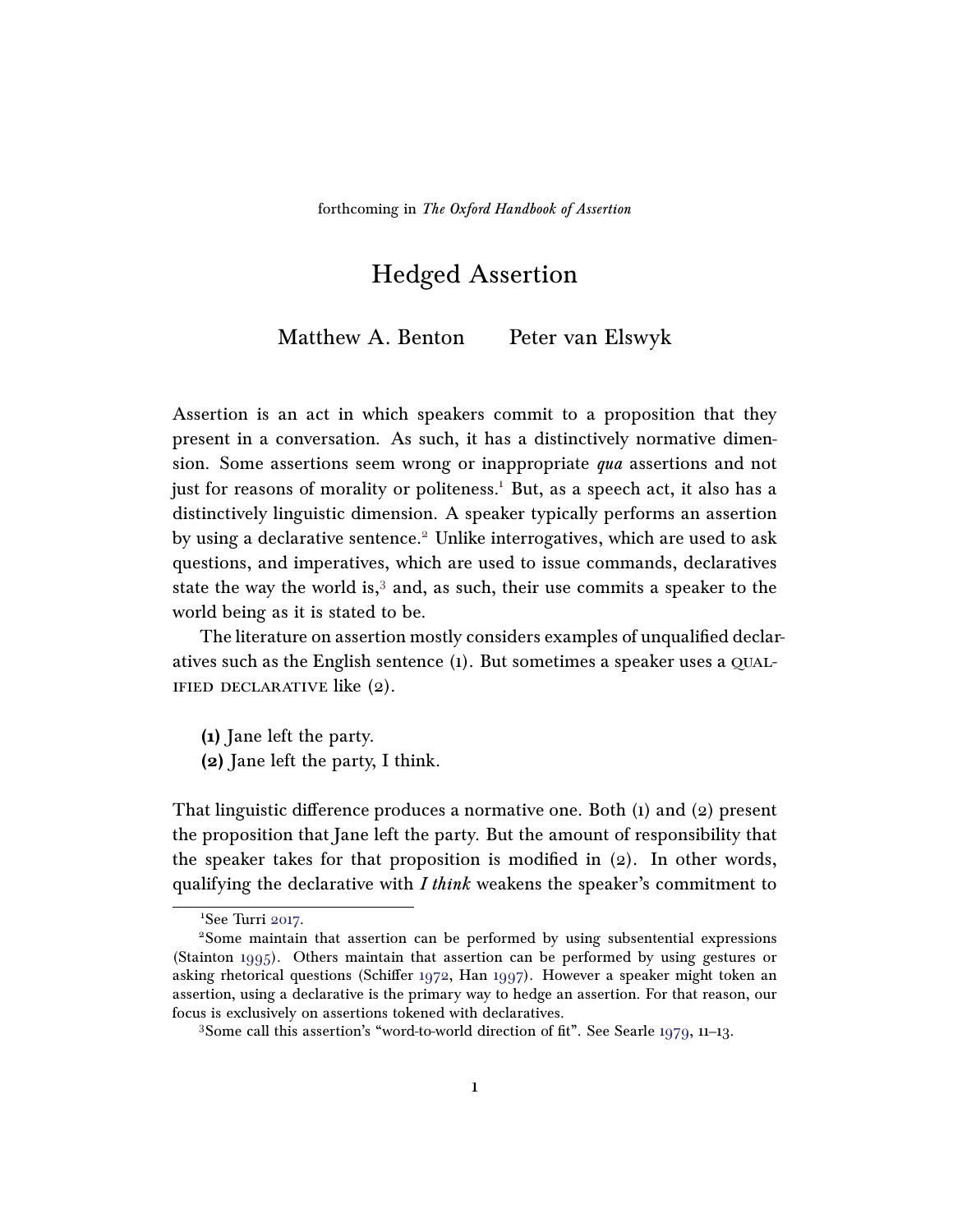the world being as it is stated to be.

A speaker's use of a qualified declarative like  $(2)$  is a HEDGED ASSERTION.<sup>[4](#page-1-0)</sup> Surprisingly little has been written about hedged assertion.<sup>[5](#page-1-1)</sup> Linguists often focus on semantic or syntactic issues related to expressions that can be used to hedge. Thus they tend to concentrate on semantic or syntactic theorizing about, for example, grammatical evidentials or epistemic modals,  $6$  but pay far less attention to what hedging does at the level of action. They may describe declaratives like (2) as weakening speaker commitment, but they will not usually fill out what that involves. By contrast, philosophers have extensively focused on normative issues regarding what epistemic position is required for proper assertion,<sup>[7](#page-1-3)</sup> often extending this framework to illuminate related assertive speech or interrogatives. $8$  And yet, they have almost exclusively considered unqualified declaratives. What happens when a speaker hedges her assertion is not discussed.

This essay fills the lacuna by considering the linguistic and normative issues side-by-side. We aim to bring some order and clarity to thinking about hedging to illuminate aspects of interest to both linguists and philosophers. After canvassing preliminary issues in [§1,](#page-2-0) our discussion will center on three main questions. In  $\S$ 2, we consider the STRUCTURAL QUESTION: what is commitment weakened from? We take up, in  $\S$ 3, the FUNCTIONAL QUESTION: what is the best way to understand how a hedge weakens? Finally, we end in [§4](#page-14-0) with the taxonomic question: are hedged assertions genuine assertions,

<span id="page-1-0"></span><sup>4</sup>Sometimes an expression is called a hedge when it makes the propositional content of an assertion fuzzier in some way. See, for example, Lakoff  $1972$ . Our use of *hedge* is limited to expressions that have uses that weaken speaker commitment.

<span id="page-1-1"></span><sup>5</sup>The present authors are, of course, exceptions. See Benton [2011,](#page-20-0) Benton and Turri [2014,](#page-20-1) and van Elswyk [2018.](#page-24-1) Hedging receives little philosophical attention generally. Sorensen [2006](#page-23-3) and McCready [2015](#page-22-1) are exceptions.

<span id="page-1-2"></span><sup>&</sup>lt;sup>6</sup>E.g. Aikhenvald [2004;](#page-20-2) Simons [2007;](#page-23-4) Aikhenvald & Dixon [2014;](#page-20-3) McCready [2015;](#page-22-1) Murray [2017](#page-22-2) on evidentials; and von Fintel and Gillies [2007,](#page-24-2) [2008,](#page-24-3) [2010,](#page-24-4) [2011](#page-24-5) on modals.

<span id="page-1-3"></span><sup>7</sup>See especially Williamson [2000,](#page-24-6) Ch. 11; Weiner [2005;](#page-24-7) Lackey [2007;](#page-22-3) Stanley [2008;](#page-23-5) Turri [2010b,](#page-24-8) [2011,](#page-24-9) [2016a;](#page-24-10) Brown & Cappelen [2011;](#page-21-1) Benton [2011,](#page-20-0) [2016b;](#page-20-4) Blaauw [2012;](#page-20-5) Fricker [2012;](#page-21-2) Hawthorne [2012;](#page-21-3) McKinnon [2013,](#page-22-4) [2015;](#page-22-5) Goldberg [2015,](#page-21-4) Gerken [2017,](#page-21-5) Ch. 7. See also the chapter on epistemic norms of assertion and action, Gerken and Nedenskov Peterson, this volume.

<span id="page-1-4"></span><sup>&</sup>lt;sup>8</sup>E.g. Turri [2013](#page-24-11) on guarantees; Benton & Turri [2014](#page-20-1) on predictions; and Whitcomb [2017](#page-24-12) on questions.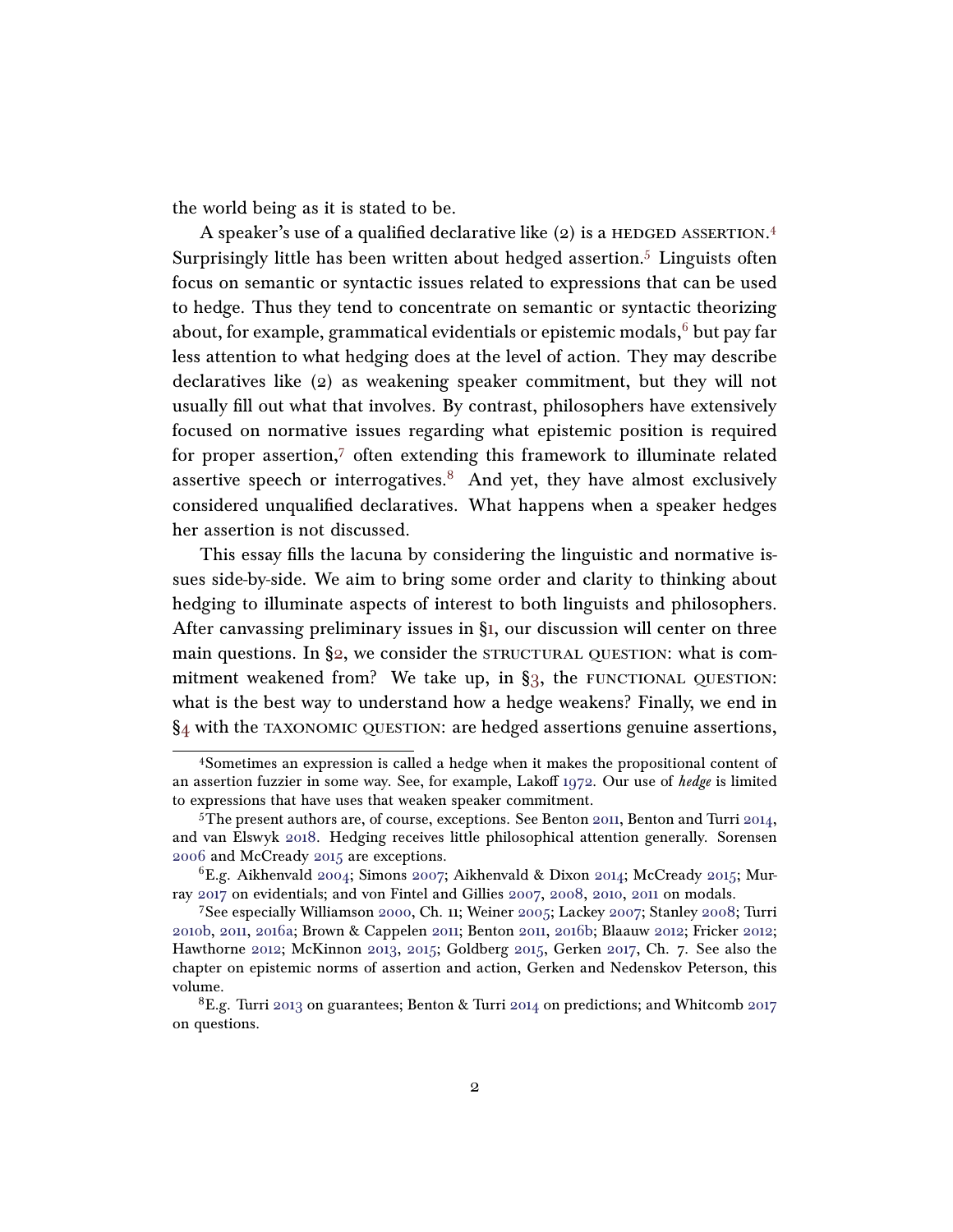another speech act, or what?

### <span id="page-2-0"></span>1 Preliminaries

We begin with some clarifications and classifications: first concerning assertion as an act type and then to the range of hedges that are available in English and related languages.

Starting with Frege [1970,](#page-21-6) assertion is frequently decomposed into a content and force. Its content is the proposition expressed by the declarative used to perform an assertion. Its force is the way in which the speaker commits to, or takes responsibility for, that proposition. We will hereafter gloss assertoric force primarily in terms of speaker commitment. But that should not be taken as endorsement for a theory—in the style of Peirce [1934,](#page-23-6) Alston [2000,](#page-20-6) Brandom [1994,](#page-20-7) and MacFarlane [2011—](#page-22-6)that reduces assertoric force to one of these notions. These concepts are useful for explaining hedging in a somewhat neutral way.<sup>[9](#page-2-1)</sup> In  $\S$ 2 and  $\S$ 3, we will consider a few ways to develop such talk by connecting it up with extant theories of assertion.

In English, there are several equivalent ways of referring to a speaker's assertion that the world is a certain way. For example, one might state or *claim* or *declare* or *affirm* that it is a particular way.<sup>[10](#page-2-2)</sup> A standard convention is to use  $\phi$  schematically to refer in an abstract way to assertoric content. Often a proposition is delineated according to its linguistic roles: it is the meaning of a declarative sentence, what is denoted by a *that*-clause like *that Jane left the party*, and what is available for reference by anaphoric expressions like the *that* in *That's false*. We will also assume that a proposition plays these roles but remain neutral on its metaphysics.

English speakers can qualify their assertive speech in an impressive number of ways. However, not all qualifications are hedges in the sense we are

<span id="page-2-1"></span><sup>9</sup>Some will not be amenable to a normative characterization of hedging. Presumably, those like Pagin [2011](#page-22-7) who deny a normative take on assertion will want to resist a normative characterization of hedged assertion too. A question the reader might consider while reading is whether a non-normative account of hedging can be developed, especially in light of the issues we discuss here.

<span id="page-2-2"></span><sup>&</sup>lt;sup>10</sup>Though colloquially speakers often also use say to refer mainly to assertions, we shall reserve this broader term to include utterances made with imperatives and interrogatives as well.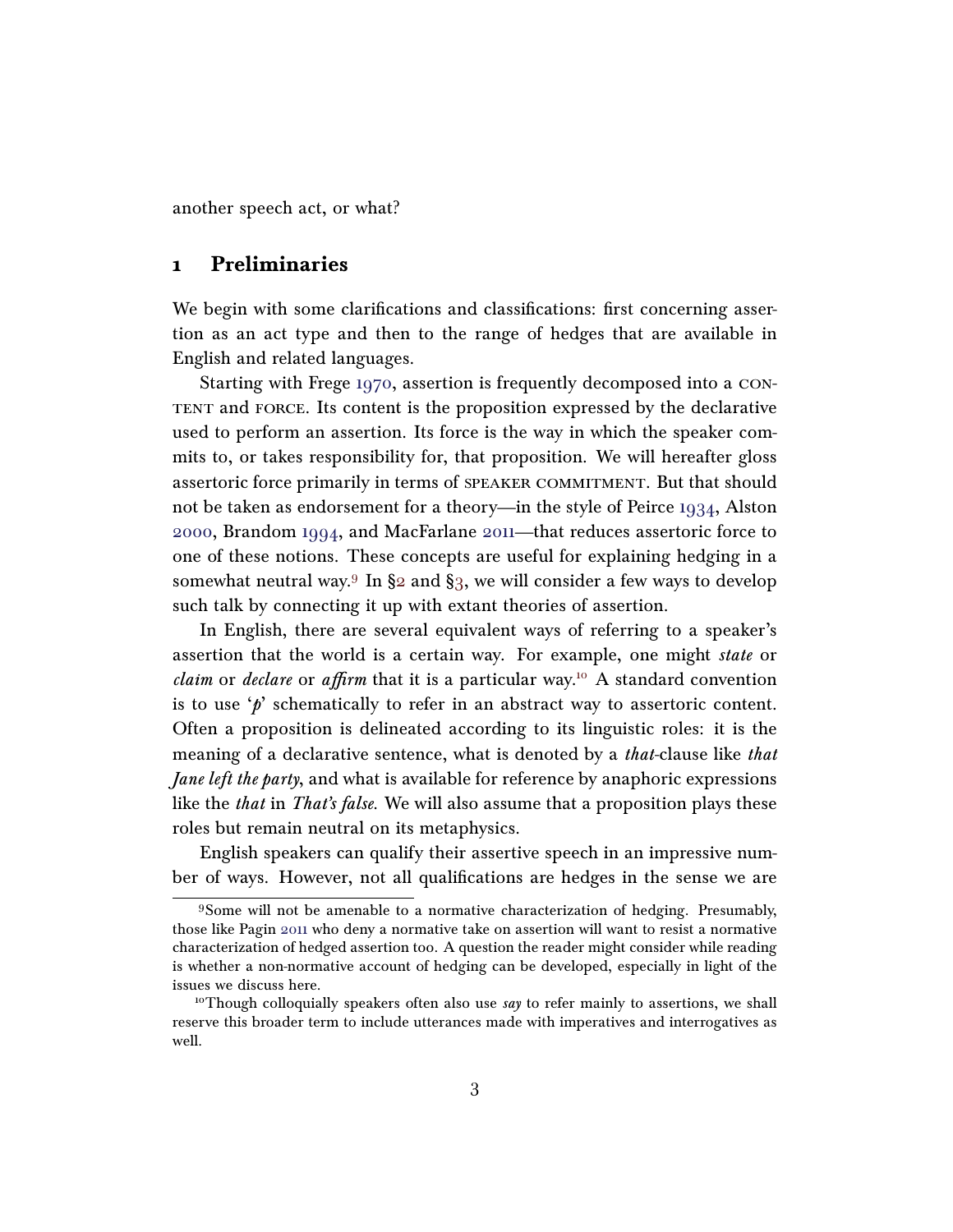concerned with in this paper. An example of a non-hedge qualifier is the adverb frankly.

(3) Frankly, Jane left the party.

Frankly marks that the assertion is especially direct and to the point. But it doesn't weaker the speaker's commitment to Jane having left the party like the parenthetical *I think* in  $(2)$  does.

We sort hedges into two groups: ATTITUDINAL and EVIDENTIAL.<sup>[11](#page-3-0)</sup> Attitudinal hedges weaken commitment by specifying that the speaker has a weak attitude towards  $p$ . A common attitudinal hedge consists of a first-person subject and attitude verb like *think, believe, hope*,<sup>[12](#page-3-1)</sup> and suspect that has been inserted in either an initial or parenthetical position. Instead of asserting outright that Jane left the party, a speaker might add an attitudinal hedge to (1), which, while retaining the utterance's assertive character, weakens the speaker's commitment.

a. I think that Jane left the party. ATTITUDE VERB

b. Jane, I believe, left the party.

Or one might append a conditional that expresses uncertainty to similarly weaken commitment:

c. Jane left the party, if I'm not mistaken. CONDITIONAL

In contrast, evidential hedges weaken commitment by specifying that the speaker's source of evidence for  $\phi$  is one typically regarded as less than fully reliable.<sup>[13](#page-3-2)</sup> They are regularly adverbials like *reportedly* and epistemic modals such as perhaps, may(be), might, it's possible, or there's a chance.

<span id="page-3-0"></span> $11\text{By}$  using the term *evidential* we do not mean to suggest that these expressions are grammatical evidentials in the sense of Aikhenvald [2004](#page-20-2) and others. But, like grammatical evidentials, evidentials in our sense still specify the speaker's evidence source.

<span id="page-3-2"></span><span id="page-3-1"></span><sup>&</sup>lt;sup>12</sup>See Benton [forthcoming](#page-20-8) for epistemic considerations surrounding hope self-ascriptions. <sup>13</sup>Evidential hedges in English parallel grammatical evidentials in many respects. See McCready [2015,](#page-22-1) Murray [2017,](#page-22-2) and citations therein for discussion of related issues.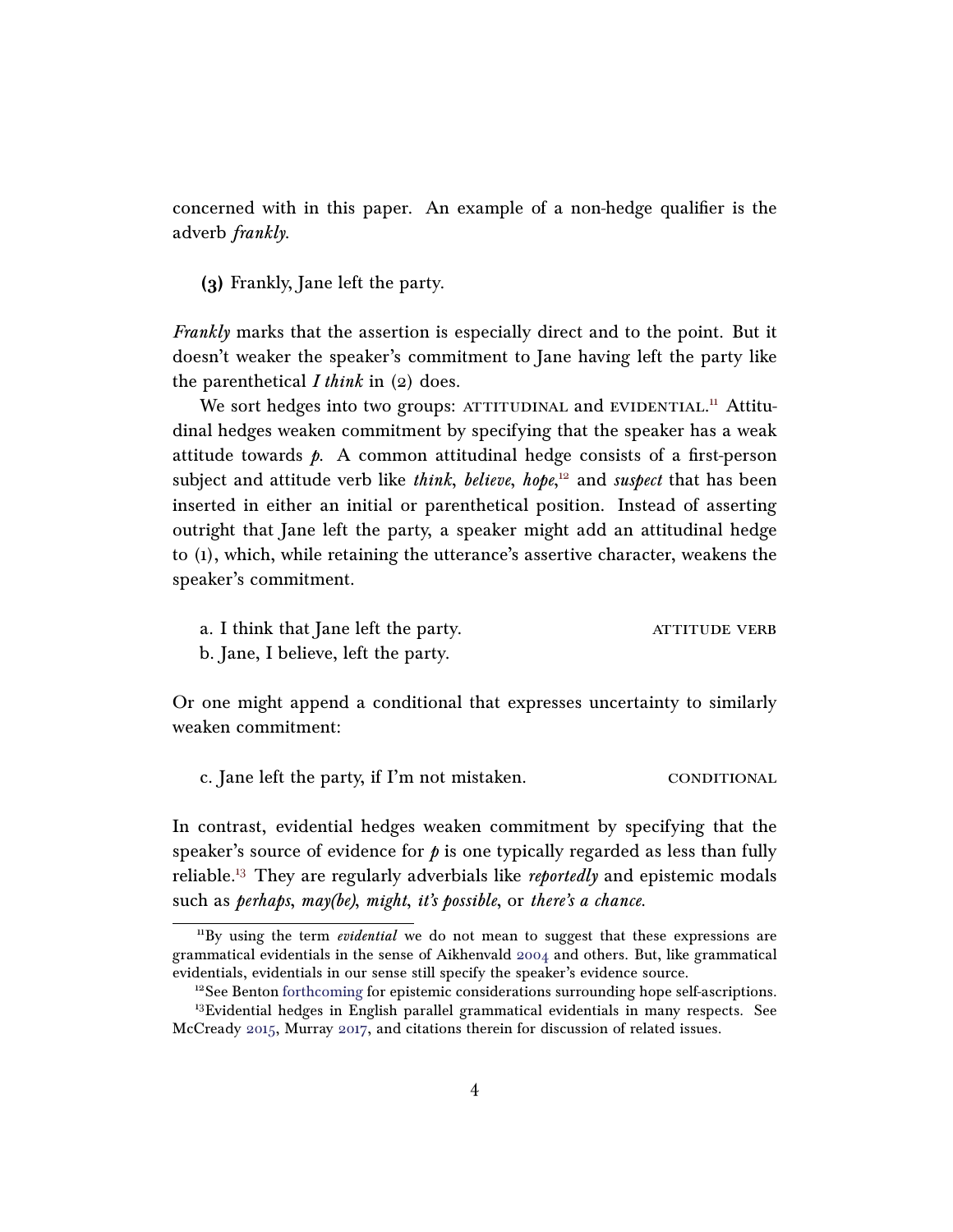d. Apparently Jane left the party. ADVERBIAL

e. Jane reportedly left the party.

f. Jane left the party, evidently.

g. Maybe Jane left the party. MODAL

h. Jane, it's possible, left the party.

i. Jane left the party, perhaps.

Altogether, examples (a) through (i) illustrate that hedges cross-cut a variety of linguistics distinctions.

Explaining how these hedges weaken speaker commitment, however, proves tricky. The first reason was just displayed. These expressions are diverse enough that the explanation given for how one qualifier can weaken commitment might not work for another. Though epistemic modals and adverbs are similar, uncertainty conditionals and parenthetically positioned attitudes are pretty different in both syntax and semantics.

The second reason that hedges present a challenge is that they can be interpreted as contributing to either the content or force of a speech act [\(van](#page-24-1) [Elswyk,](#page-24-1) [2018\)](#page-24-1). Consider Jane probably left the party embedded in the following discourse as  $(5)$ .

- (4) Who probably left the party?
- (5) Jane probably left the party.
- (6) That's false. It is highly improbable that Jane left the party.

For contrast, consider the sentence once again, but embedded within a different discourse as (8).

- (7) Who left the party?
- (8) Jane probably left the party.
- (9) That's false. Only Jack left the party.

These discourses make a difference to how *probably* is interpreted.<sup>[14](#page-4-0)</sup> The first

<span id="page-4-0"></span><sup>&</sup>lt;sup>14</sup>The careful reader will note that difference between  $(5)$  and  $(8)$  also corresponds to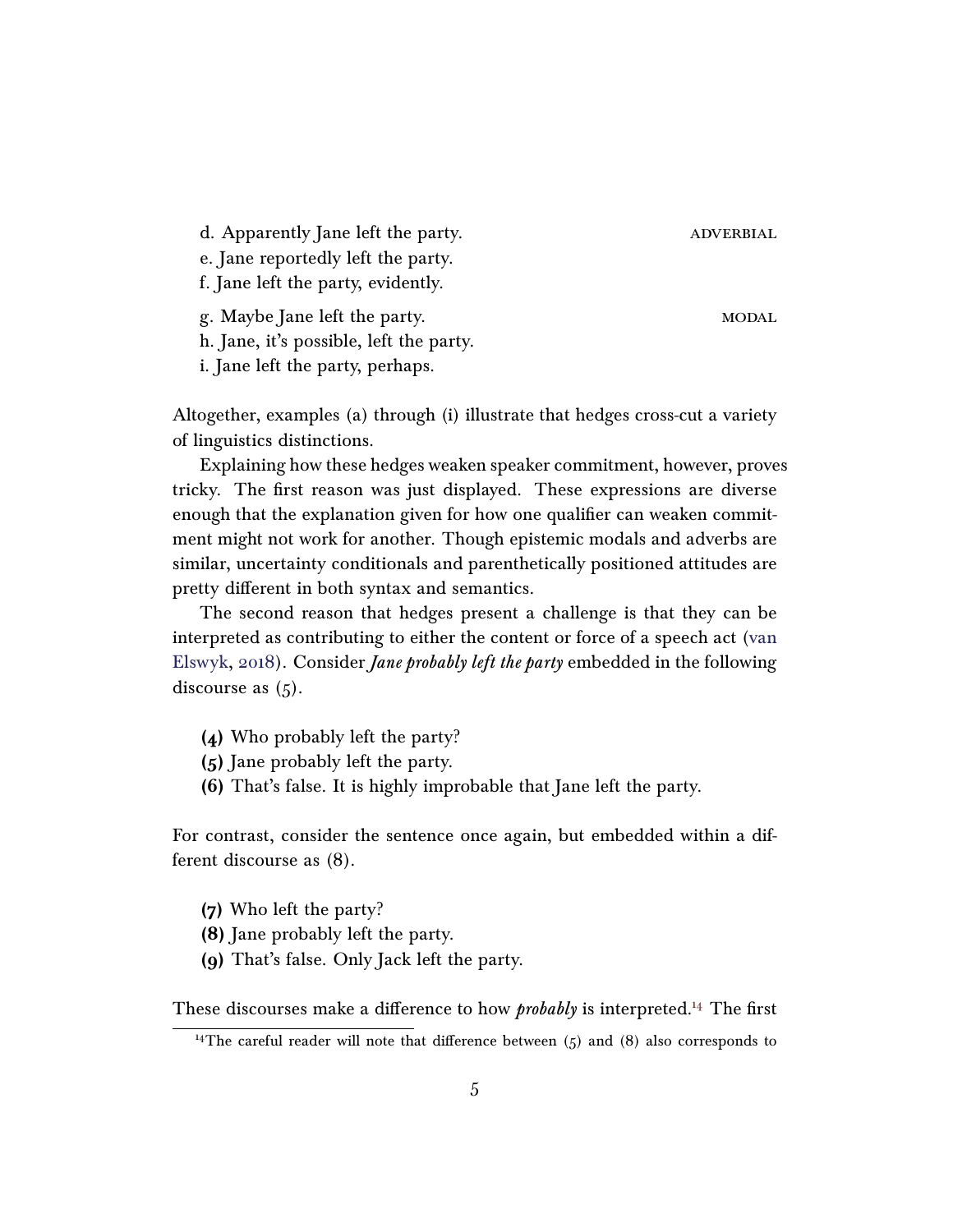discourse concerns the probability of an event. That is what the opening question inquires about and what forms the basis of disagreement in the response to the answer. As a result, it is difficult to interpret *probably* in  $(5)$  as hedging. The proposition presented is about what is probable and the speaker's commitment to it is not weakened. In contrast, the second discourse is about who left the party. The question and the response to the answer have nothing to do with what is probable. Thus probably in (8) can be interpreted as a hedge. The proposition presented is about Jane leaving the party and the speaker's commitment to it is weakened.

In what remains, our focus will be on what hedging does to an assertion at the level of action. To the best of our knowledge, nobody has offered a general explanation of how these expressions hedge. Here and there, explanations have been given for particular expressions.<sup>[15](#page-5-1)</sup> But a general explanation that details what speakers do by hedging remains to be given. So we will take it for granted that attitudinal and evidential expressions have uses that diminish speaker commitment or responsibility without canvassing how semantics and pragmatics interact to make that possible.

#### <span id="page-5-0"></span>2 Structural

Characterizing hedges as expressions that weaken a speaker's commitment raises a question: what, exactly, is the speaker weakening her commitment from? Put differently, if these expressions serve to hedge, then what, exactly,

a difference in what proposition is made at-issue by the sentence. That Jane probably left the party is at-issue in  $(5)$ . However, that Jane probably left the party is not-at-issue in  $(8)$ . Instead, what's at-issue is that Jane left the party. A complete account of the meaning/force interface with respect to hedging will need to take this difference in (not-)at-issue status into consideration. To not get weighed down by some of the linguistic details not immediately relevant to assertion, we ignore (not-)at-issueness. See Murray [2017](#page-22-2) and van Elswyk [2018](#page-24-1) for discussion.

<span id="page-5-1"></span><sup>&</sup>lt;sup>15</sup>Force-modifier views are an example. Huddleston and Pullum [\(2002,](#page-21-7) 767) typify this approach with respect to epistemic modals: "epistemic modality. . . is a matter of the speaker's assessment of the truth of the proposition expressed in the residue or the nature of the speaker's commitment to its truth." See Swanson [2011](#page-23-7) for discussion of why such views fail. With respect to grammatical evidentials, Murray  $2017$  and Faller [2012](#page-21-8) offer proposals tai-lored to evidentials that may be extendible to some English expressions. See McCready [2015](#page-22-1) for the most thorough discussion currently available.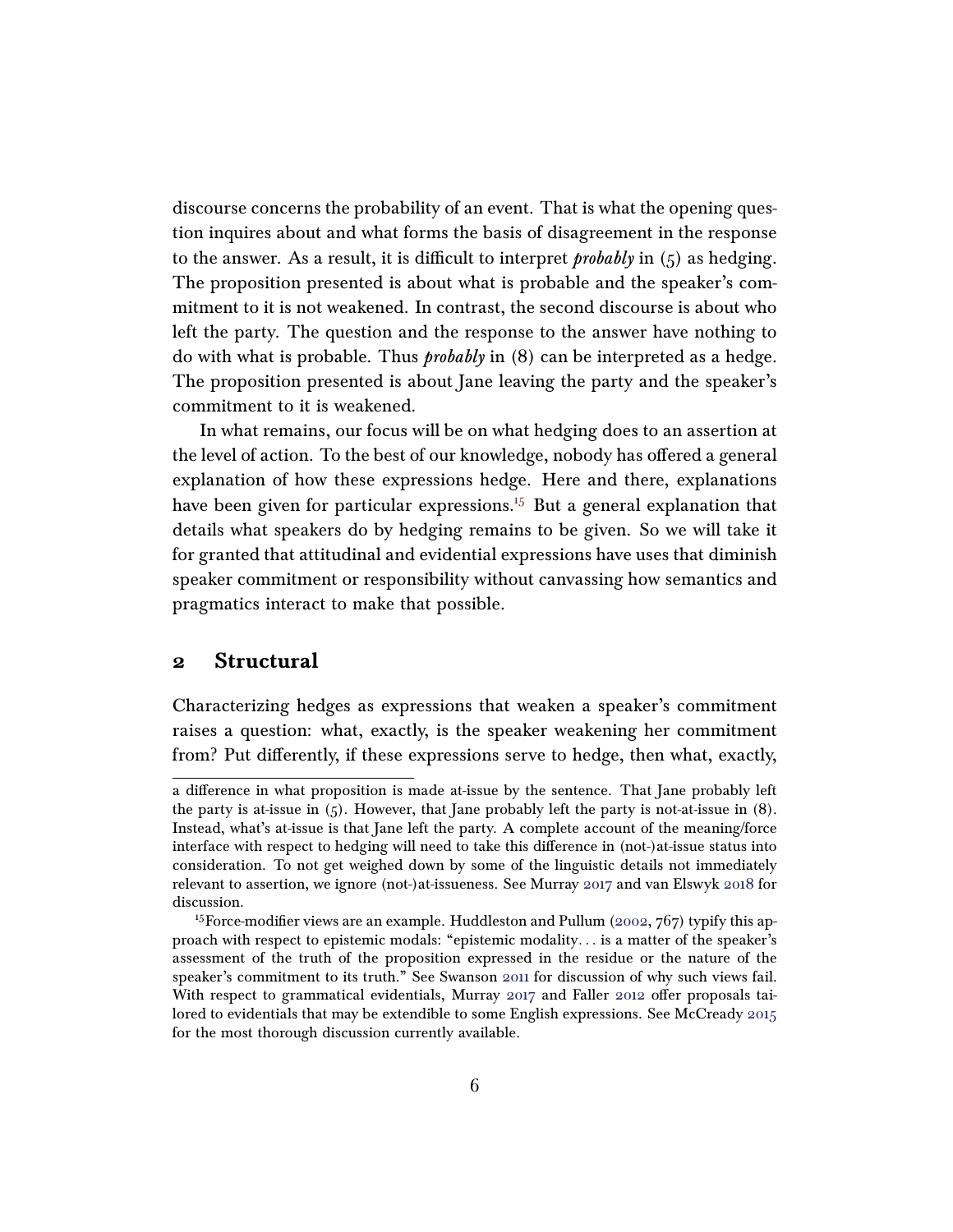is the speaker hedging against?

Arguably there is a norm with epistemic content which typically governs unqualified assertions such as  $(1)$ , where such a norm specifies the required epistemic position one must be in with respect to a proposition in order properly to assert it outright. In most discussions, the norm provides a necessary condition on proper assertion, of the following structure:

One must: assert that  $p$  only if one  $\phi$  (with respect to  $p$ ).

Philosophers have argued at length over the content of  $\phi$ , where  $\phi$  is usually construed either as an epistemic/doxastic property of the asserter, or as a property of the asserted  $\phi$ . They also argue over whether there is a compara-ble norm providing a sufficient (epistemic) condition on asserting,<sup>[16](#page-6-0)</sup> and even over whether there is a norm of assertion at all.<sup>[17](#page-6-1)</sup> Debate over the content of  $\phi$ has appealed mainly to which norm offers the best explanation of a range of data from linguistic constructions (including Moorean paradoxical conjunctions), conversational patterns from challenges of, or prompts to, assertions, and judgments of propriety or criticizability. The debate has yielded a strong case, if not consensus, that knowledge is the required status to replace  $\phi$ , a view known as the Knowledge Norm of Assertion:

One must: assert that  $p$  only if one knows that  $p^{18}$  $p^{18}$  $p^{18}$ 

Alternative knowledge norms, similar in spirit but different in form, claim that "an assertion should express knowledge" (Turri [2016a](#page-24-10) and [2016b\)](#page-24-13), or that "to assert  $\beta$  with full epistemic propriety or worth requires knowing that  $\beta$ <sup>"</sup> (Sosa [2010\)](#page-23-8). We shall loosely refer to all such views as "KNA". Other prominent candidates for  $\phi$  in the norm on (epistemically) proper assertion are, respectively, that one must believe; or that one's evidence make it reasonable for one to believe (even if one does not); or that one rationally/reasonably believe;

<span id="page-6-0"></span> $16$ See Brown [2011;](#page-22-8) Lackey 2011; Benton [2016a;](#page-20-9) and Lackey [2016.](#page-22-9)

<span id="page-6-2"></span><span id="page-6-1"></span><sup>17</sup>See Cappelen [2011,](#page-21-10) and his chapter in this volume.

<sup>&</sup>lt;sup>18</sup>See the literature cited in fn. [7,](#page-1-3) as well as earlier work by Unger [1975,](#page-24-14) Chap. 6, and Slote [1979](#page-23-9) (repr. [2010\)](#page-23-10). For an overview, see Benton [2014,](#page-20-10) §1. See also Simion and Kelp, chapter 3 of this volume, on KNA (or its rivals) as the constitutive norm of the speech act of assertion.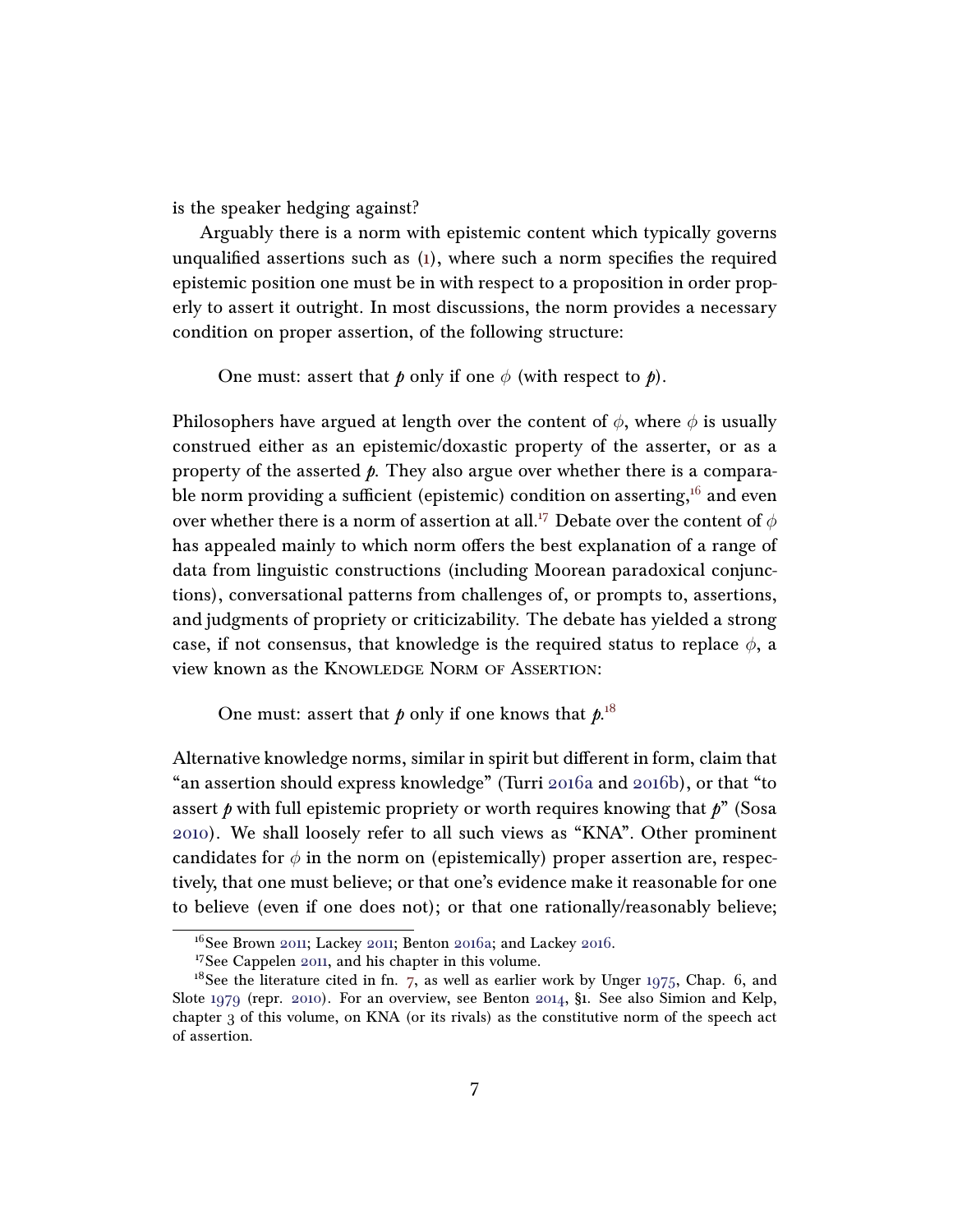or that one be certain that  $p$ ; or that  $p$  must be true (see Benton [2014](#page-20-10) for an overview). Naturally, many philosophers differ on whether the content of the norm itself is context-sensitive, $19$  or whether it is a defeasible norm whose conditions of application are context-dependent in some way.

One strand of data that some have thought is best explained by KNA concerns conjunction of hedged utterances with knowledge disavowal or knowledge ascription. Note, first, that when considering each of  $(ia)$ – $(ii)$  above, they each permit adding a conjunct disavowing knowledge of the proposition that Jane left the party. For example, such additions to  $(h)$ ,  $(f)$ , and  $(i)$ yield the acceptable conjunctions (note the aptness of contrastive but to conjoin):

 $(b& \neg K)$  Jane, I believe, left the party, but I don't know that she did.

(f& $\neg K$ ) Jane left the party, evidently, but I don't know whether she did.

( $i\&\neg K$ ) Jane left the party, perhaps, but I don't know.

Yet by comparison, if one were to add a conjunction claiming knowledge (even when conjoining with  $indeed$ ), they will come off as oddly problematic. For if one claims to know in the second conjunct, it seems bizarre to have hedged in the first conjunct:

(b&K) ? Jane, I believe, left the party; indeed, I know that she did.

(f&K) ? Jane left the party, evidently; indeed, I know that she did.

 $(i&K)$  ? Jane left the party, perhaps; indeed, I know this.

This kind of evidence supports KNA in two ways. On the one hand, the hedges all seem compatible with disavowing knowledge, where both the hedged conjunct and the knowledge disavowal serve to explain why the speaker didn't

<span id="page-7-0"></span><sup>19</sup>For example, DeRose [2002](#page-21-11) argues that the norm is knowledge, but uses this to argue that (semantic) contextualism about knowledge attributions is true; Turri [2010a](#page-23-11) agrees that knowledge is the norm, but argues for (semantic) invariantism about knowledge coupled with speech act contextualism; and Goldberg [2015](#page-21-4) argues that the norm's content may shift depending on context (though he thinks that the default standard is knowledge).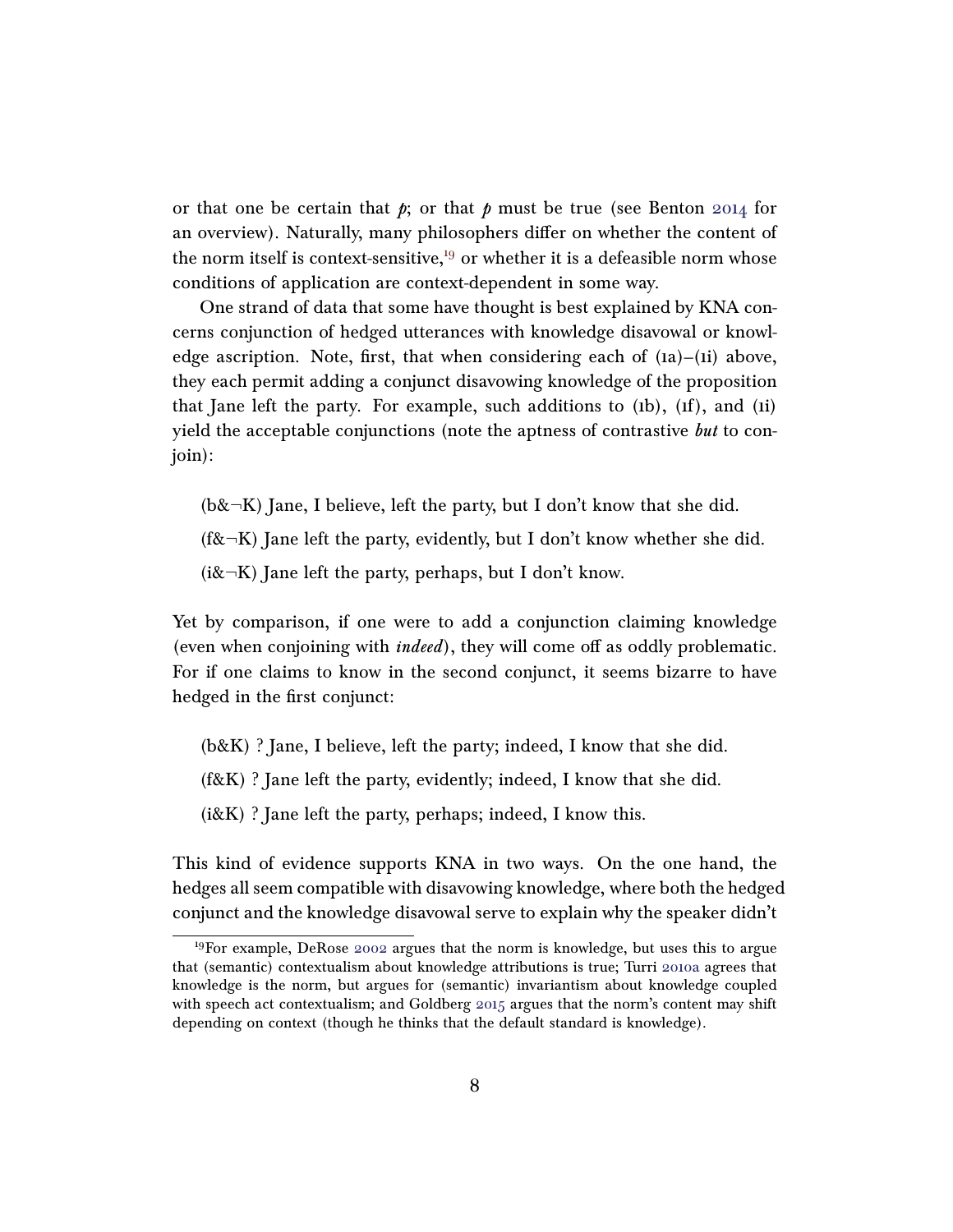simply unqualifiedly assert that Jane left the party: each implicitly suggests that knowledge is what would've been needed in order to unqualifiedly assert it. Yet on the other hand, hedging feels out of place when one also claims knowledge, which is to be expected if one's having satisfied the norm of assertion absolves one from the need to hedge.

Note as well the datum that attempting to disavow knowledge, conjoined with an outright declaration like [\(1\)](#page-0-3), gives us Moore's paradox:

 $(1&\&\neg K)$  # Jane left the party but I don't know that she did.

And as many have noted, offering a unified explanation of Moorean paradoxical conjunctions (in either the knowledge version above, or its belief version), is part of the case for any account of the norm of assertion; indeed, KNA explains both versions, including the paradoxical nature of using them across a dialogue.<sup>[20](#page-8-0)</sup>

A related kind of evidence for KNA involves a pattern found by using attitudinal expressions in parenthetical position as in (1b). In each case, I think or I believe can take a fronting main clause position, or parenthetical position, including sentence-final:

- a. Jane left the party, I think.
- b. Jane left the party, I believe.

But *I know*, though it can be used in main clause position, sounds odd and overly redundant in parenthetical position:

- j. ? Jane, I know, left the party.
- j. ? Jane left the party, I know.<sup>[21](#page-8-1)</sup>

Notice then that the sorts of attitudinal expressions which uniformly allow one

<span id="page-8-0"></span><sup>&</sup>lt;sup>20</sup>See Benton [2011,](#page-20-0) §2. Cf. also the relevance of Moorean data from cases of showing and pedagogical norms: Buckwalter and Turri [2014.](#page-21-12)

<span id="page-8-1"></span><sup>21</sup>For more discussion on what parentheticals reveal about assertion, see Benton [2011,](#page-20-0) Blauuw [2012,](#page-20-5) McKinnon & Turri [2013,](#page-22-10) and van Elswyk [2018.](#page-24-1)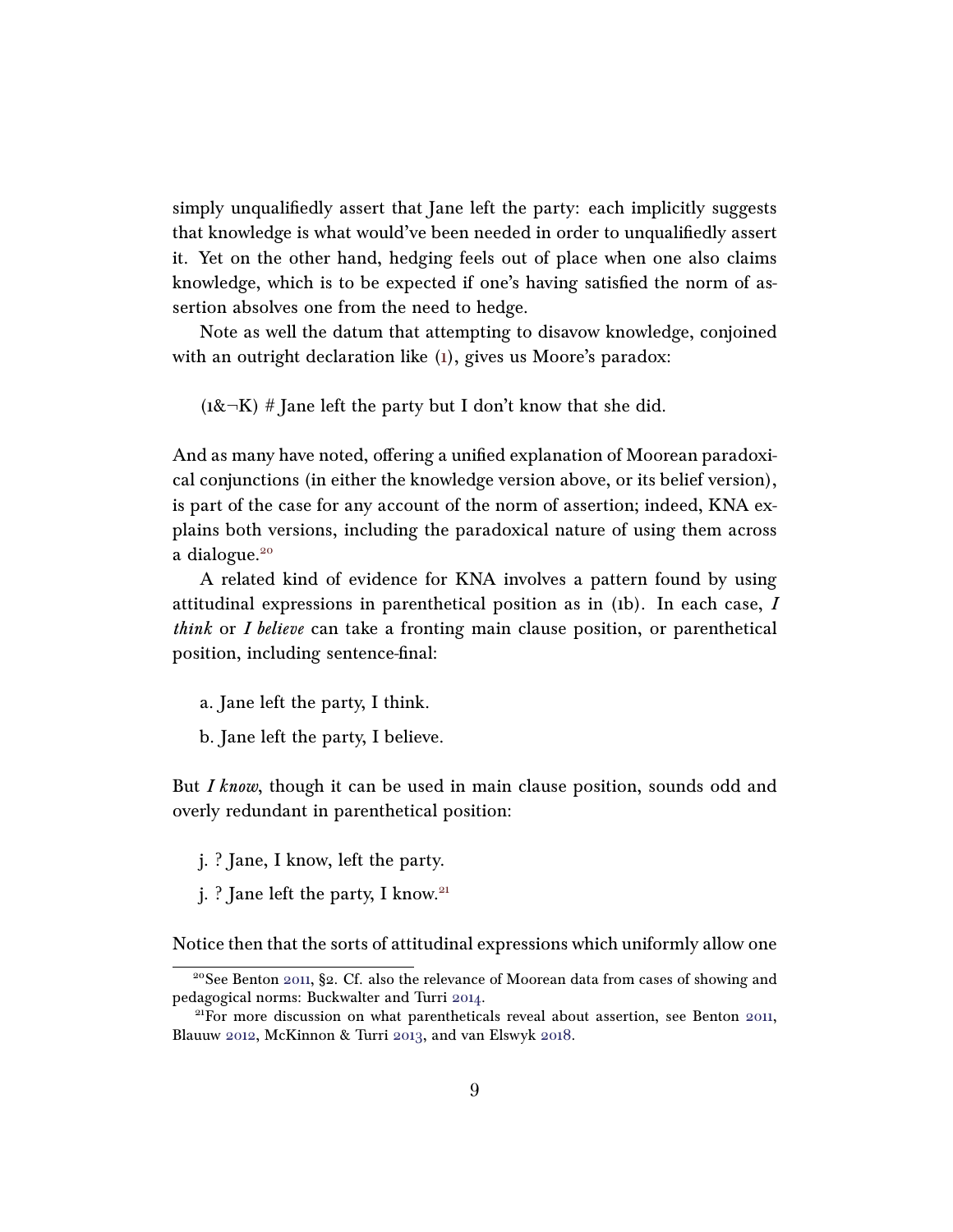to hedge against the primary proposition (that Jane left the party) are also those which acceptably take on parenthetical position; whereas the attitude term specifying the KNA's content, know, sits redundantly in parenthetical position. Furthermore, know also marks the difference between acceptable hedged claims conjoined with self-disavowals of knowledge, and redundantly strange conjunctions of hedged claims with self-attributions of knowledge. In other words, these hedging expressions cluster around the notion of knowledge and are applied rightly when distancing oneself from knowing, but applied wrongly when conveying or claiming knowledge for the speaker. The best explanation of these patterns is plausibly that, as KNA and closely related theories have it, knowledge sets the standard for proper permissible assertion.

#### <span id="page-9-0"></span>3 Functional categorizations

Putting the pieces together from  $\S$ 1 and  $\S$ 2, we say that hedges weaken the speaker's commitment because they convey that the speaker does not know the proposition asserted. But why does a speaker weaken her commitment by conveying that she does not know?

There are many ways to categorize theories of assertion.<sup>[22](#page-9-1)</sup> But one dimension along which to categorize is whether a theory is REPRESENTATIONAL. A representational theory characterizes assertion as an act in which the speaker expresses or represents her epistemic position towards what is asserted.<sup>[23](#page-9-2)</sup> Such theories differ along two dimensions:  $(a)$  which position or positions are represented and  $(b)$  how that position is represented. Non-representational theories deny that by asserting, a speaker thereby expresses or represents anything about her epistemic position. They characterize assertion without any conditions on the speaker's epistemic position.

<span id="page-9-2"></span><span id="page-9-1"></span><sup>22</sup>See Cappelen [2011](#page-21-10) and MacFarlane [2011,](#page-22-6) for example.

<sup>&</sup>lt;sup>23</sup>As Black puts it: "In order to use the English language correctly, one has to learn that to pronounce the sentence 'Oysters are edible' in a certain tone of voice is to represent oneself as knowing, or believing, or at least not disbelieving what is being said. (To write a check is to represent oneself as having money in the bank to honor the check)" (Black  $1952$ , 31). Cf. Unger's view that "if S asserts, states, or declares that  $\beta$ , then S represents it as being the case that he *knows* that  $p''(1975, 252-256)$  $p''(1975, 252-256)$  $p''(1975, 252-256)$ .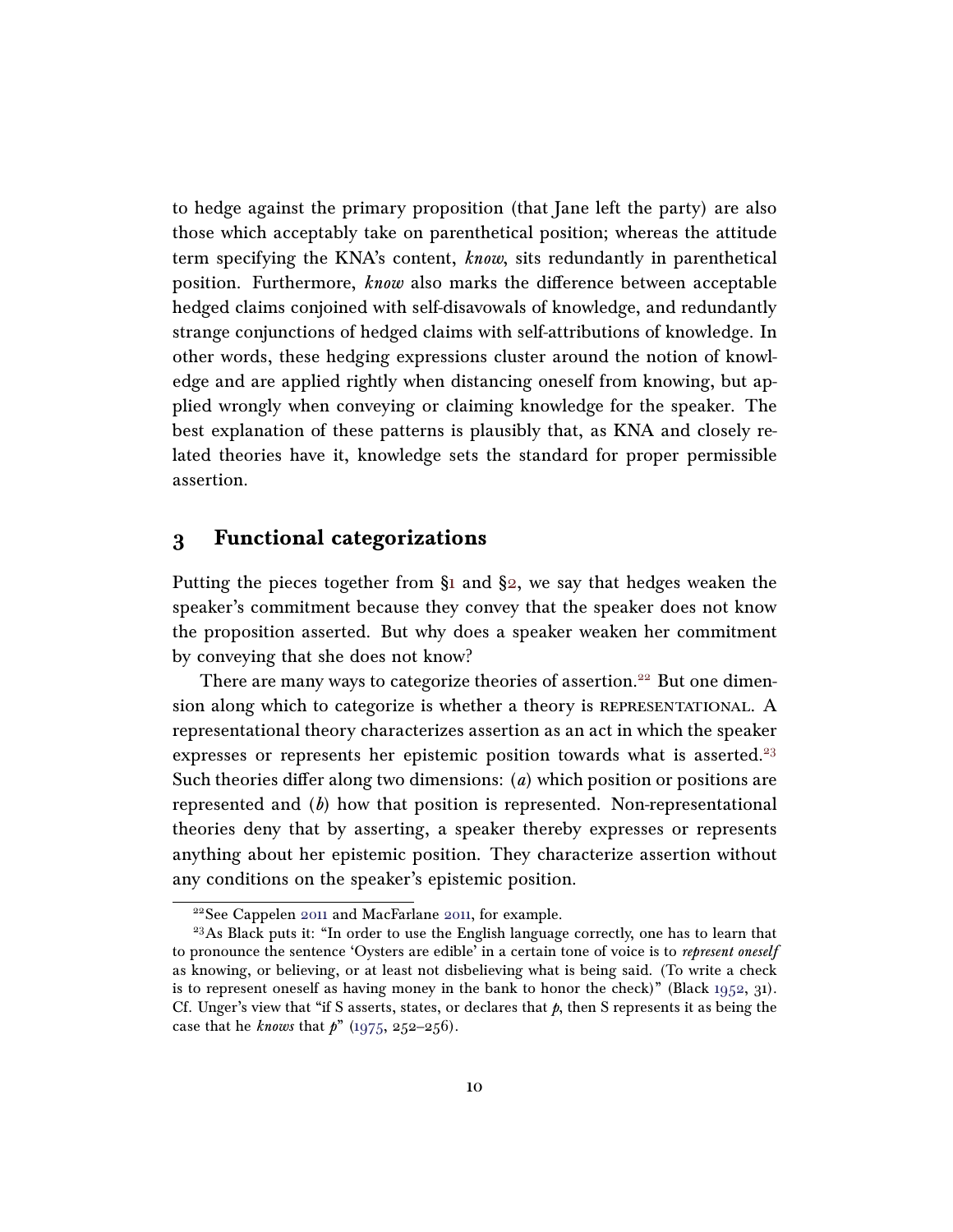Many theories are representational. KNA can be understood as a representational theory that identifies knowledge as the position represented and which accounts for representation as a side effect of there being a norm that a speaker tacitly follows. Importantly, though, representational theories need not posit a norm. Davidson [1984,](#page-21-13) for example, appears to treat position representation as a primitive feature of assertion.

Examples of non-representational theories include commitment-based theories of assertion. For such theories, assertion is characterized by a speaker undertaking a commitment to what she asserts. That commitment may be epistemic in nature. For example, asserting might involve undertaking the commitment to defend what was asserted by sharing one's supporting evidence. But undertaking commitment does not essentially involve representation of an epistemic position. For MacFarlane [2011](#page-22-6) and others, being nonrepresentational is a good-making feature of a commitment-based theory. Like representational theories, non-representational theories needn't be normative either. Pagin [2011,](#page-22-7) for example, details a non-representational theory that is non-normative.

Representational theories can explain the function of hedging if they anchor speaker commitment or responsibility to what position is represented by an utterance. Positions vary in strength—knowing  $\beta$  is stronger than merely thinking or believing it, for example. Speaker commitment and responsibility plausibly covary with the strength of the position represented. Let's call this hypothesis the responsibility–position link or RPL. When utterances represent the speaker as having a weaker position than what is normally represented by an unqualified assertion, RPL predicts that she is less responsible for the proposition's truth. $24$ 

RPL is schematic—it does not specify how responsibility and represented positions covary or the sense in which responsibility varies in strength.<sup>[25](#page-10-1)</sup> As

<span id="page-10-0"></span> $^{24}$ A fuller account of RPL can build in a scale of how the scale of commitment, as one ascends through stronger forms of declarative speech acts, covaries with the credit one earns by successfully and responsibly using the acts. See Turri [\(2010a,](#page-23-11) 84–86), and Benton and Turri [\(2014,](#page-20-1) 1863).

<span id="page-10-1"></span> $25$ Usually, responsibility and commitment are understood as binary notions. There are no partial or degreed intermediary states. The exceptions are worth noting. See Coates and Swenson [\(2013\)](#page-21-14) and Nelkin [\(2016\)](#page-22-11) for discussion of degreed responsibility and Shpall [\(2016\)](#page-23-12)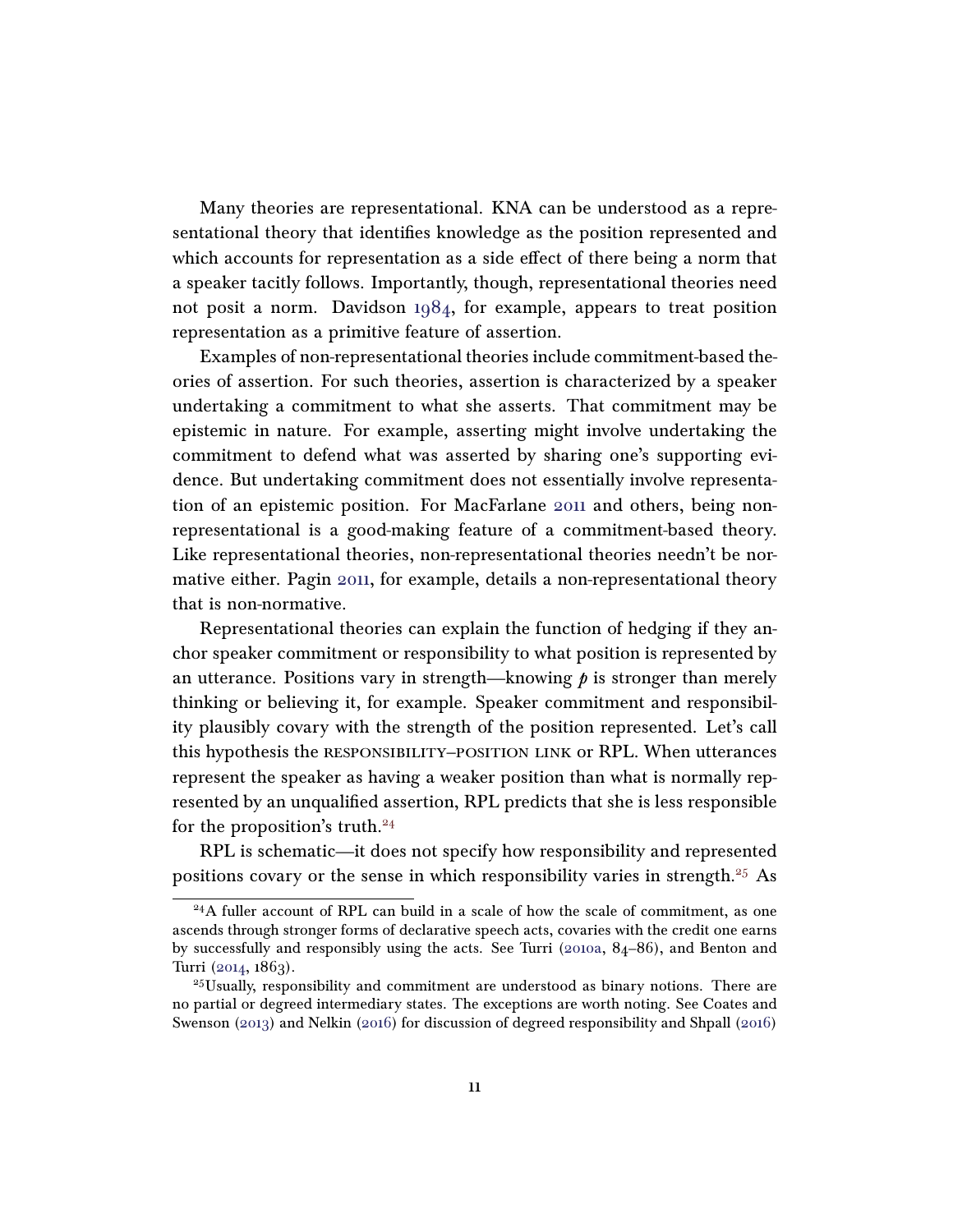a result, representational theories will explain hedging differently according to how they fill in these details of RPL. To illustrate, let's consider two representational theories and begin with KNA.

Williamson's defense of KNA is articulated in terms of assertion's constitutive rule or norm, rather than in terms of the general notion of represen-tation.<sup>[26](#page-11-0)</sup> This is because he thinks that KNA subsumes the principle that assertions represent their speakers as having a particular epistemic position under more general principles:

In doing anything for which authority is required (for example, issuing orders), one represents oneself as having the authority to do it. To have the (epistemic) authority to assert  $\beta$  is to know  $\beta$ . The [representational] thesis follows. (Williamson [2000,](#page-24-6) 252, fn. 6)

In other words, unqualifiedly asserting that  $\phi$  requires epistemic authority to do so and having that authority consists in knowing that  $\rho$ . As a result, unqualifiedly asserting that  $\phi$  represents the asserter as knowing that  $\phi$ . Then by representing oneself as having this authority, one takes on the responsibility of not misrepresenting one's authority. In particular, one takes on the responsibility to not misrepresent oneself as have more authority. In Williamson's words, "to make an assertion is to confer a responsibility (on oneself) for the truth of its content; to satisfy the rule of assertion, by having the requisite knowledge, is to discharge that responsibility, by epistemically ensuring the truth of the content"  $(2000, 268-269)$  $(2000, 268-269)$ .

KNA supplemented with RPL can now explain why one incurs less responsibility with hedged assertion. According to KNA, one should refrain from unqualified assertion when one takes oneself not to know. The choice to hedge therefore shows one as being careful enough to refrain from flat-out assertion, while nevertheless using a declarative to communicate  $\hat{p}$ . Since the

for discussion of gradable commitment. The examples we give shortly rely on a standard conception of these notions.

<span id="page-11-0"></span><sup>&</sup>lt;sup>26</sup> Ancestors of the KNA view (such as Black's and Unger's, cited earlier) used the descriptive terminology of assertions *representing* their speakers' epistemic positions, rather than the prescriptive talk of a norm on assertion. For ways of understanding how these relate to each other, and which may be conceptually prior, see Benton [\(2012,](#page-20-12) Chap. 2).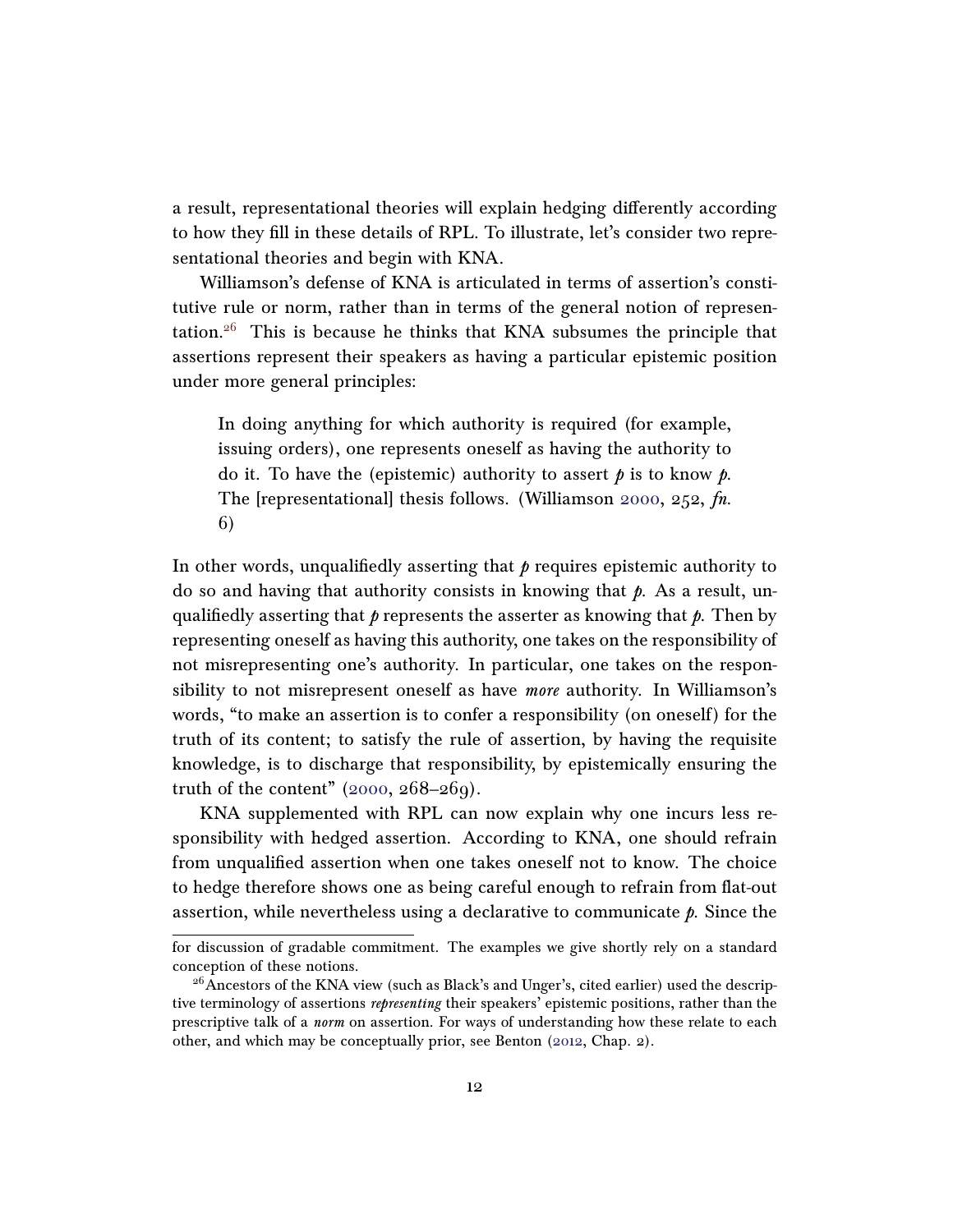epistemic authority required for hedged assertion falls short of knowledge, one does not represent oneself as knowing. Rather, one represents oneself as having the authority associated with the position indicated. Given RPL, representing oneself as having this moderate position confers less responsibility on the speaker. The way the speaker is less responsible is that what she is responsible for—having the authority required—is less demanding. $27$ It takes more to know  $\hat{p}$  than it does to believe or think  $\hat{p}$ , have  $\hat{p}$  be apparent or probable on one's evidence, etc.

Turn next to a representational theory which does not posit a norm of assertion. An approach which treats what the speaker represents about their epistemic position as a primitive feature of unqualified assertion, claims that "to assert is, among other things, to represent oneself as believing what one asserts" (Davidson [1984,](#page-21-13) 7–8; cf. Black [1952,](#page-20-11) 31).<sup>[28](#page-12-1)</sup> Insofar as one can represent inaccurately, one can mislead others. Then not only can one be poorly positioned with respect to what is represented about oneself, one can also use that representation to intentionally mislead others. So representing one's epistemic position is something for which one can be held responsible. Since unqualifiedly asserting represents oneself as at least believing what one asserts, one thereby represents oneself as having strong enough grounds for acceptably believing it. But a speaker who opts for hedging their assertion instead represents something weaker: they at least represent themselves as less confident, given that they could have, but did not, unqualifiedly assert.

<span id="page-12-0"></span> $27$ We are assuming that belief has some norm of rationality or justification which requires that belief be based on grounds which support or raise the probability of the proposition believed. But even if there were no such norm, unqualified assertion might still represent one has having strong enough grounds if assertion represents belief and believing what one asserts is in practice highly correlated with having strong grounds.

<span id="page-12-1"></span><sup>&</sup>lt;sup>28</sup>Note that non-norm representational theories of assertion can still introduce normative elements. If assertion may be understood partly, if imperfectly, on analogy with the rules of a game (e.g. Williamson [2000,](#page-24-6) ch. 11), then even Davidson, who criticizes the analogy as given by Dummett [1959,](#page-21-15) acknowledges how this might work: in games, "people who play usually want to win. Whether they want to win or not, it is a condition of playing that they represent themselves as wanting to win. . . But perhaps representing oneself as wanting to win does entail that one can be reproached if it is found that he does not, or isn't trying to, win" (Davidson [1984,](#page-21-13) 5). For concerns about the analogy with games, see Maitra [2011.](#page-22-12) For arguments that a non-norm representational theory can capture most of the data that a norm theory can, see Pagin [2016.](#page-23-13)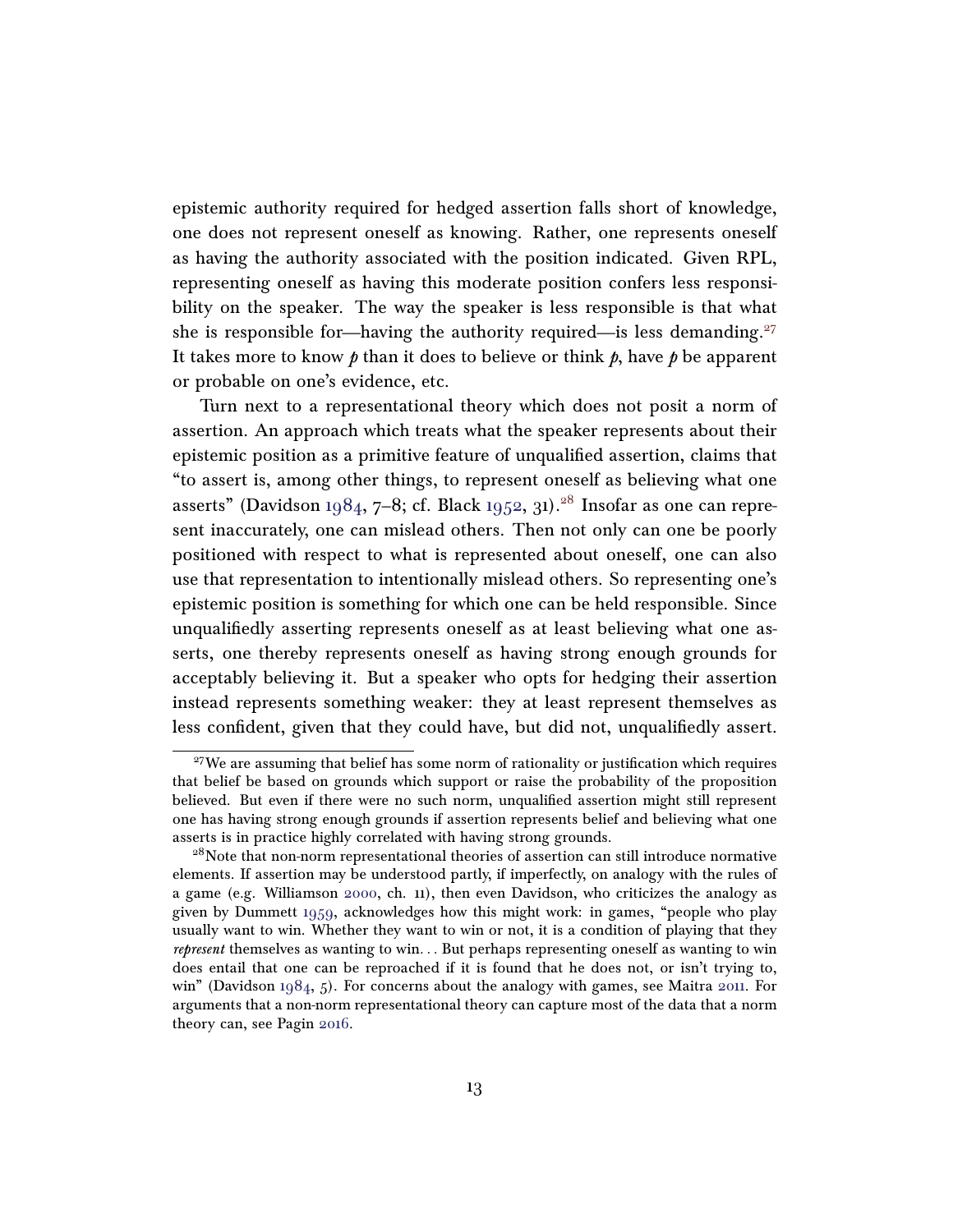Typically, being less confident signals that they have less than optimal grounds for the proposition about which they are less confident. In light of RPL, such a hedged assertion confers on the speaker less responsibility, which is all the more appropriate when speakers regard themselves as having less than optimal epistemic grounds for belief.

What about non-representational theories? Some of their defenders try to account for position representation as a side effect of unqualified assertion. MacFarlane notes that if assertion consists in undertaking a commitment to defend  $\beta$ , then "One would not normally undertake a commitment to vin-dicate entitlement to a proposition one does not believe is true" [\(2011,](#page-22-6) 94). Rescorla [\(2009\)](#page-23-14) characterizes assertion in terms of how a speaker is supposed to respond to challenges. Similar to MacFarlane, he suggests that assertion usually involves the pretense that the speaker believes what is asserted because assertion presents a proposition as a reason and one normally does not present a proposition as a reason unless there is some minimal pretense of believing it. By sneaking in position representation as a side effect, perhaps non-representationalists can deploy RPL too.

But is difficult to see how non-representationalists could explain why responsibility and position representation always rise and fall together. For the views mentioned, position representation is merely a side effect of assertions performed in normal contexts. In contrast, the amount of speaker commitment or how a speaker is supposed to react if challenged are essential to assertion as an act. So the two features will detach in non-normal contexts in virtue of their different modal profiles. What is essential to assertion will subsist but position representation will not.

The non-representationalist might therefore try to account for hedging in another way. But insofar as position representation is inessential, hedges, which alter what position is represented, cannot alter what is essential to assertion. Within the confines of non-representational theories, hedged assertions should be assertions in which the amount of speaker commitment is unchanged, but the position represented is weaker. But that is not what we saw  $\S$ 1 and  $\S$ 2. By disclosing what their epistemic position is, speakers can weaken commitment. We are therefore skeptical that non-representational theories have the resources like representational theories to explain how hedg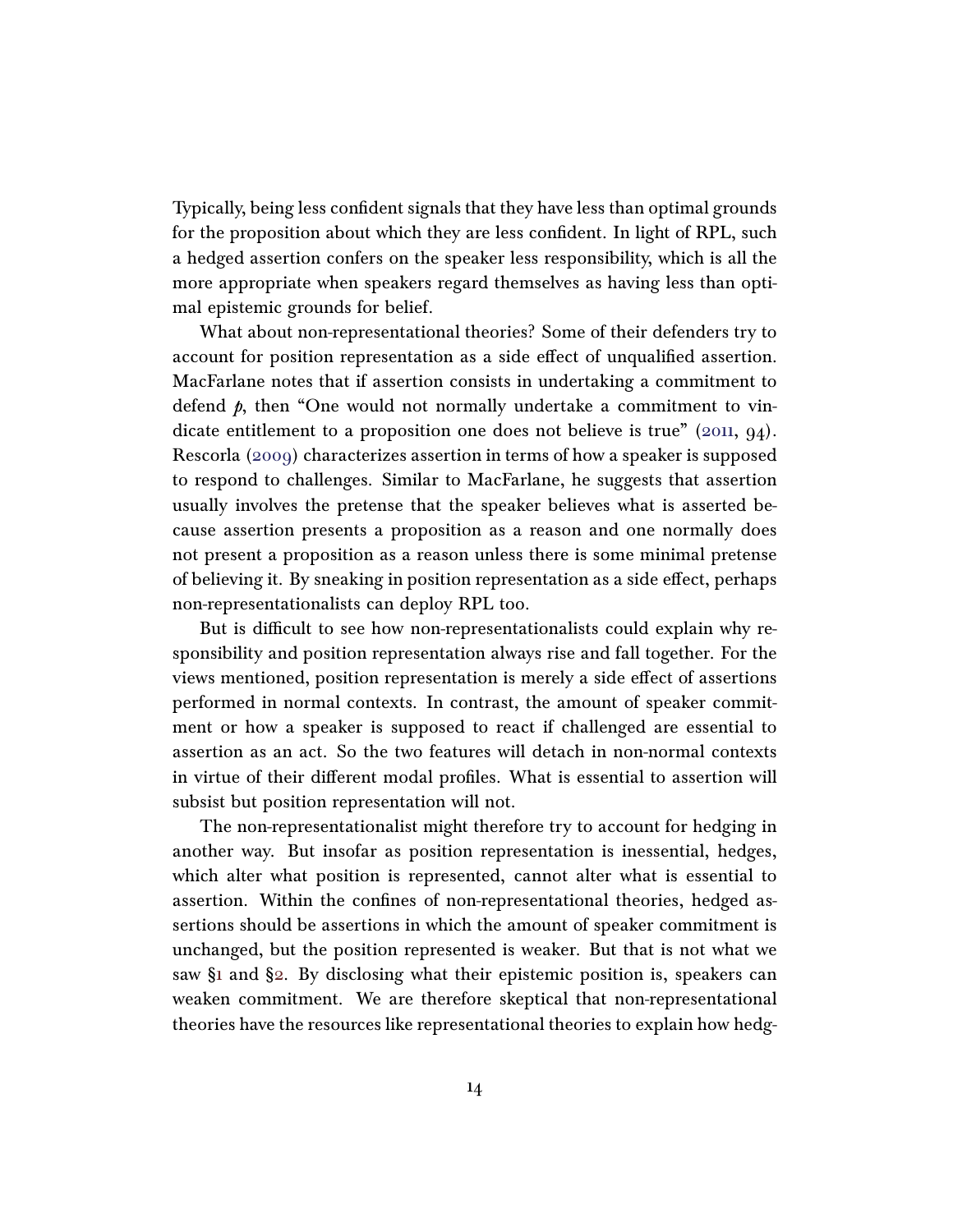ing functions.[29](#page-14-1)

#### <span id="page-14-0"></span>4 Taxonomic categorizations

Since the start, we have described hedged statements as hedged assertions. But perhaps this is misleading. Are hedged assertions true assertions? If not, how should they be understood?

The traditional conception of assertion situates it within a broader family of speech acts with word-to-world fit that are tokened by using a declarative sentence. These acts are usually called CONSTATIVES.<sup>[30](#page-14-2)</sup> Verbs for constatives include insist, conjecture, assure, state, swear, guess, claim, testify, argue, admit, conclude, remind, predict, confess, report, and hypothesize. A theory of constatives explains what these acts have in common and in what respect(s) they differ from each other. As a result, whether hedged assertions are assertions depends on what feature distinguishes assertion from other constatives and if hedging alters this feature.

In line with representational theories of assertion, one way to account for the constative family is to maintain that constatives are alike in representing a speaker as occupying a particular epistemic position, but they differ in which position is represented. Assertion may, for example, represent the speaker as knowing whereas weaker constatives like conjecturing or guessing represent the speaker as occupying an epistemic position that falls short of knowledge for one reason or another.

Within this taxonomy, hedged assertion is naturally treated as a constative act other than assertion. By changing what position is represented, the speech act performed is changed by the hedge as well. Some corroboration for this perspective is that many of the speech act verbs listed above can be

<span id="page-14-1"></span><sup>&</sup>lt;sup>29</sup>One might reply that non-representatonalists do not need to explain hedged assertions if the latter are not assertions at all. We discuss this taxonomic question in  $\S_4$ . But they are not so easily off the hook. What we explored in this section was what needs to be true of assertion given what we have argued is true of hedges as devices for modifying assertions. So even if hedged assertions are not true assertions, theories of assertion should still clarify what about assertion hedges modify.

<span id="page-14-2"></span><sup>&</sup>lt;sup>30</sup>This is the name used by Austin [1962,](#page-20-13) Bach and Harnish [1979,](#page-20-14) Recanati [1987,](#page-23-15) and Kissine [2013.](#page-22-13) Searle and Vanderveken [1985](#page-23-16) use assertives to name this family. Kelp [2013](#page-22-14) refers to them as INFORMATIVE ACTS.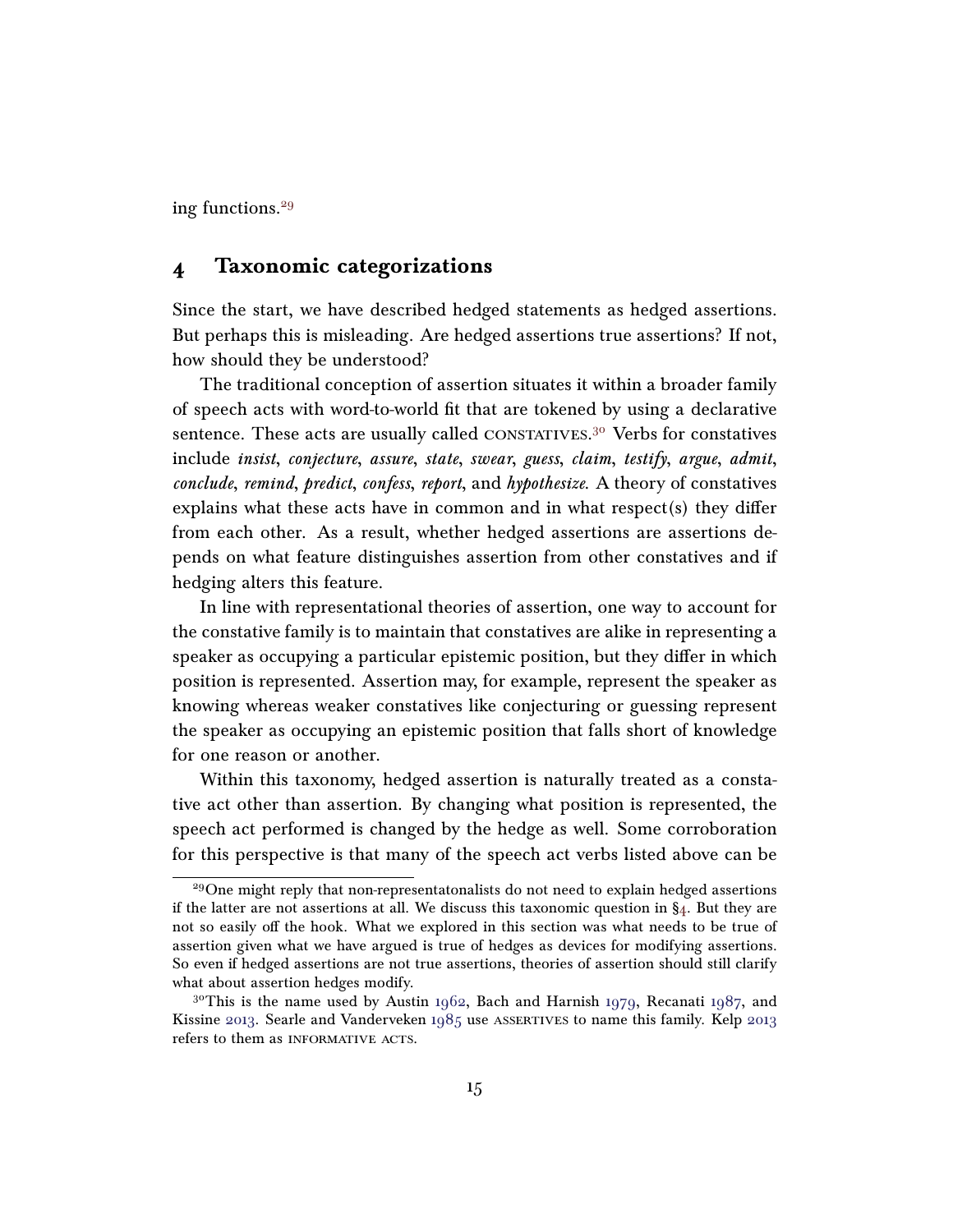used parenthetically to hedge.

<span id="page-15-0"></span>(10) Jane, I guess, left the party.

In [\(10\)](#page-15-0), the speaker weakens her commitment by conveying that she is guessing. That is what we should expect if guessing is an act that represents a position weaker than knowledge.

An account of constatives like the one glossed is necessary for the explanatory success of a wide range of theories of assertion. KNA is no exception. For suppose that acts like [\(10\)](#page-15-0) are not instances of another constative, but instances of assertion that a theory must explain. If so, KNA misexplains them. When a speaker states that her assertion is backed only with the force of a guess, it is false to identify her act as one where she must know it. A speaker commits no wrong by being related, as in [\(10\)](#page-15-0), to a proposition in the way she says she is. Other theories of assertion that associate assertion with a specific position would be in similar trouble. If engineered only to explain unqualified assertions, then if hedged assertions are tokens of assertion, these views will fail to explain hedged assertions wherein a speaker permissibly occupies a different position. So a traditional conception of constatives is required to clearly demarcate hedged assertions as falling outside the explanatory purview of a theory like KNA.

Not everybody follows tradition. Some representationalists deny that assertion is individuated by a particular epistemic position. $31$  Depending on context, what position is represented shifts. Let's call them VARIANTISTS about the epistemic position associated, and contrast them with invariantists. Variantists face a choice with respect to the constative taxonomy. Either constative acts are no longer distinguished from one another according to what position is represented. On this approach, assertions can vary in the positions they represent because a particular position is not essential to assertion or any other constative. Or, on the other approach, constatives are distinguished by position, but assertion is not an act type that is a member of the constative family. Rather, assertion is regarded as a sub-family of different types covering a range of positions.

<span id="page-15-1"></span><sup>31</sup>See Levin [2008,](#page-22-15) Turri [2010a,](#page-23-11) McKinnon [2015,](#page-22-5) and Goldberg [2015,](#page-21-4) for example.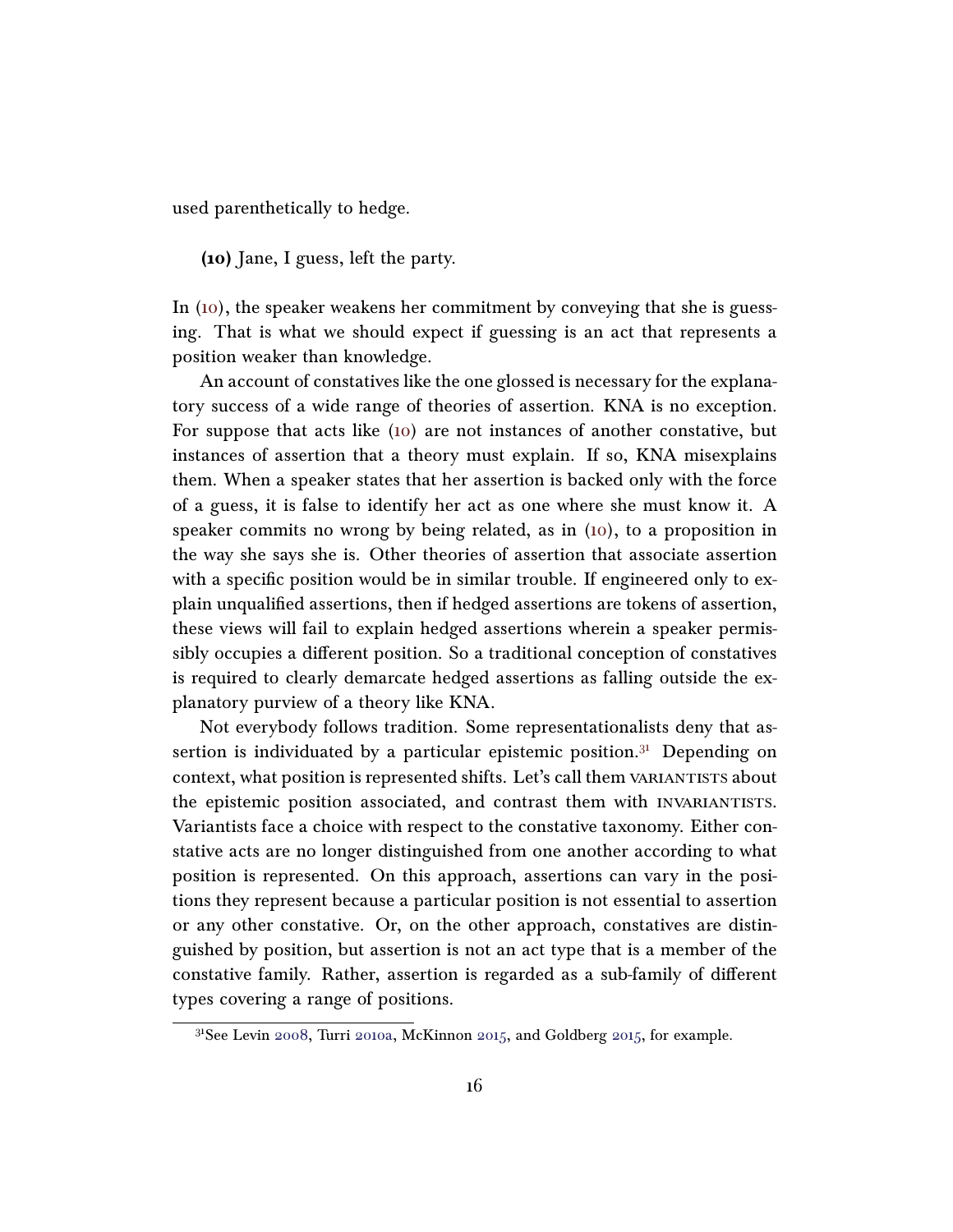Goldberg [2015](#page-21-4) appears to be a variantist of the first kind. He distinguishes assertions and guesses as distinct acts, and yet maintains that assertion varies in the position represented. So what distinguishes assertions and guesses cannot be the positions they represent. By contrast, McKinnon  $2015$  is an instance of the latter approach. She writes that she doesn't think "there's particularly good reason to break [constatives] up into different speech acts" because "The differences between telling and guaranteeing... aren't like the differences between asserting and commanding"  $(2015, 162)$  $(2015, 162)$ . Each constative is a type of assertion that differs in the degree of commitment.

The variantist's choice in how to approach constatives predictably impacts how hedged assertions are to be categorized. For a variantist like McKinnon [2015,](#page-22-5) hedged assertions count as assertions. Though she does not consider them outright, they do not differ enough from unqualified assertion to be disqualified. Interestingly, the norm proposed by McKinnon [2015](#page-22-5) can explain hedged assertions as assertions unlike a norm like KNA. Her proposed norm is the following:

(SRNA) One may assert that  $p$  only if: (i) One has supportive reasons for  $p$ , (ii) The relevant conventional and pragmatic elements of the context are present, and (iii) One asserts that  $\phi$  at least in part because the assertion that  $\phi$  satisfies (i) and (ii).<sup>[32](#page-16-0)</sup>

This norm extends to hedged assertions because of the wide variety of epistemic positions that count, on McKinnon's view, as ones in which a speaker has a supportive reason for *.* 

<span id="page-16-0"></span> $3<sup>2</sup>$ McKinnon [2015,](#page-22-5) ch. 4; compare also Lackey's [\(2007\)](#page-22-3) Reasonable-to-Believe Norm of assertion, and Gerken's Warrant-Assertive Speech Act norm [\(2017,](#page-21-5) Ch. 7). McKinnon's explication of her condition (ii) leaves a lot to be desired (indeed, it is unclear what it would mean for the conventional and pragmatic elements not to be "present"). On our reading, (ii) is meant to capture the idea that a context's conventional and pragmatic elements contribute (along with one's epistemic reasons) to whether an assertion in that context is warranted, making conventional and pragmatic elements "internal to the practice" of assertion [\(2015,](#page-22-5)  $72-76$ ). But McKinnon claims both that clause (i) concerns only one's *epistemic* reasons (p.  $64$ ), and that "condition (ii) constrains what counts as satisfying condition (i)" (p. 52 n. 3). It's a familiar point that practical factors can perhaps affect how strong one's epistemic reasons for  $\hat{p}$  must be to permit, in a context, asserting  $\hat{p}$ ; but McKinnon's examples suggest that pragmatic/conventional factors can permit one to assert that  $p$  even when one's epistemic reasons support  $\neg p$ . But if so, in such cases condition (i)'s epistemic requirement needn't be fulfilled, contrary to what SRNA says.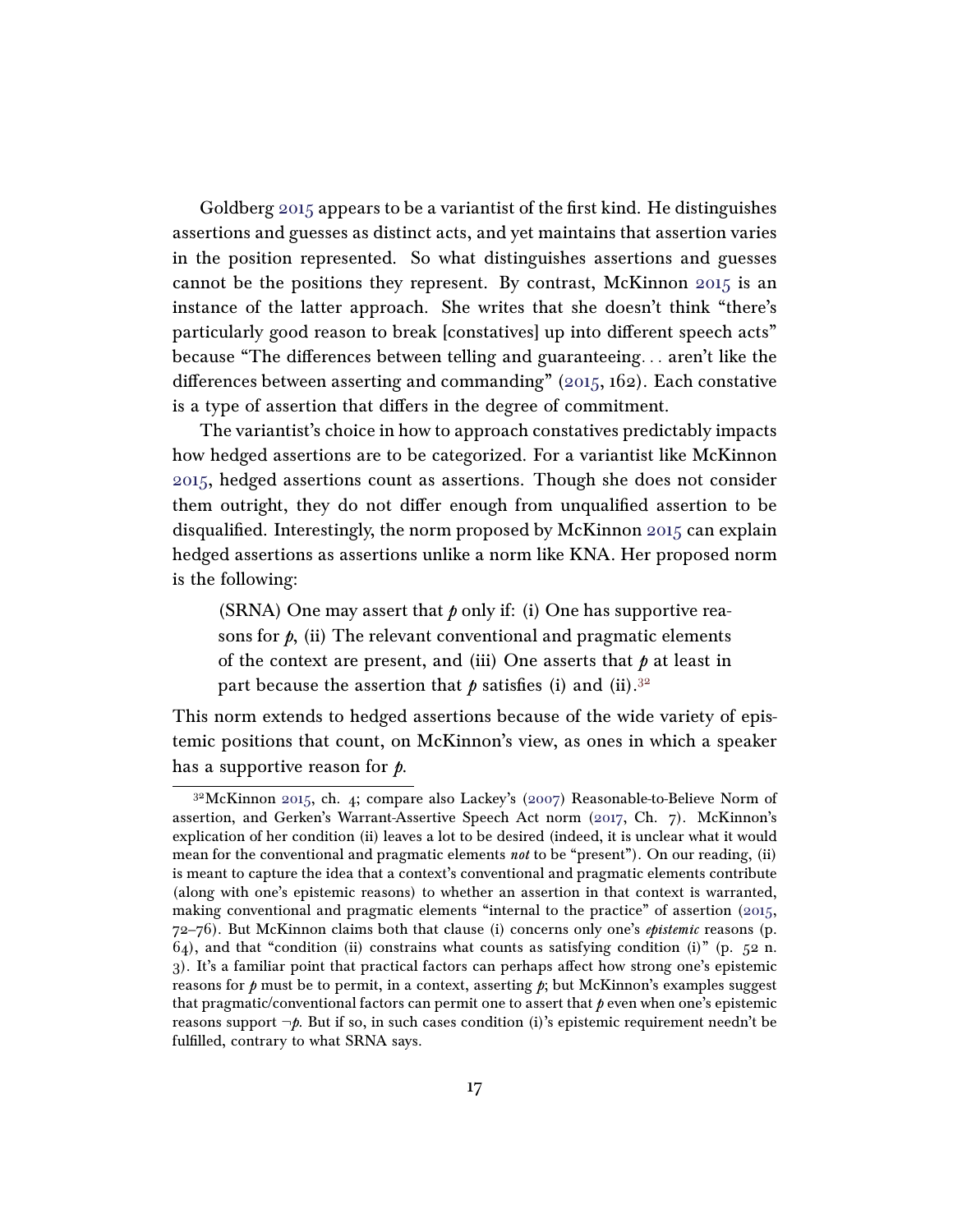It is worth pointing out, however, that views like SRNA make it much harder to explain the systematic conversational patterns like those discussed in [§2.](#page-5-0) The flexibility gained by covering hedged and unhedged assertions under a single norm necessarily results in fewer explanatory resources to predict patterns of hedging as weakening a speaker's commitment. In particular, such views will sometimes countenance Moorean conjunctions as non-paradoxical, and will sometimes count one as asserting that Jane left by making utterances like (1a)-(1i) from [§1.](#page-2-0) If so, such utterances commit their speaker to having fulfilled the norm, even though they've hedged. But if that is right, it is quite unclear why the speaker would've opted to so hedge, or what standard it is that they are aiming to hedge against.

For a variantist like Goldberg [2015,](#page-21-4) matters are different. Hedged statements like [\(10\)](#page-15-0) will not count because guesses are not assertions. But what about statements qualified with parentheticals like I think or epistemic vocabulary like *probably*? Goldberg does not detail how assertion differs from other constatives and he cannot rely on a traditional taxonomy that distinguishes acts through what position is represented. So it is not clear on which side of the assertion/non-assertion boundary hedged statements fall. Unlike SRNA and like KNA, however, the success of Goldberg's norm does hang on which acts count as assertions. He proposes that the the default position required for proper assertion is knowledge, but that it can shift up or down,

depend[ing] in part on what would be reasonable for all parties to believe is mutually believed among them (regarding such things as the participants' interests and informational needs, and the prospects for high-quality information in the domain in question). (Goldberg [2015,](#page-21-4) 273–274)

Nevertheless, cases are easily imagined where hedged assertions make trouble like they did for KNA. In such cases, the hedged assertion will publicize that the speaker does not occupy the position that is required for proper assertion, and thus the act of assertion should be improper. And yet, to reiterate an earlier point, a speaker commits no wrong by being related to a proposition in the way she says she is.

Goldberg (p.c.) offers a possible reply. Perhaps hedged assertions in contexts where the required position is stronger are assertions by courtesy. The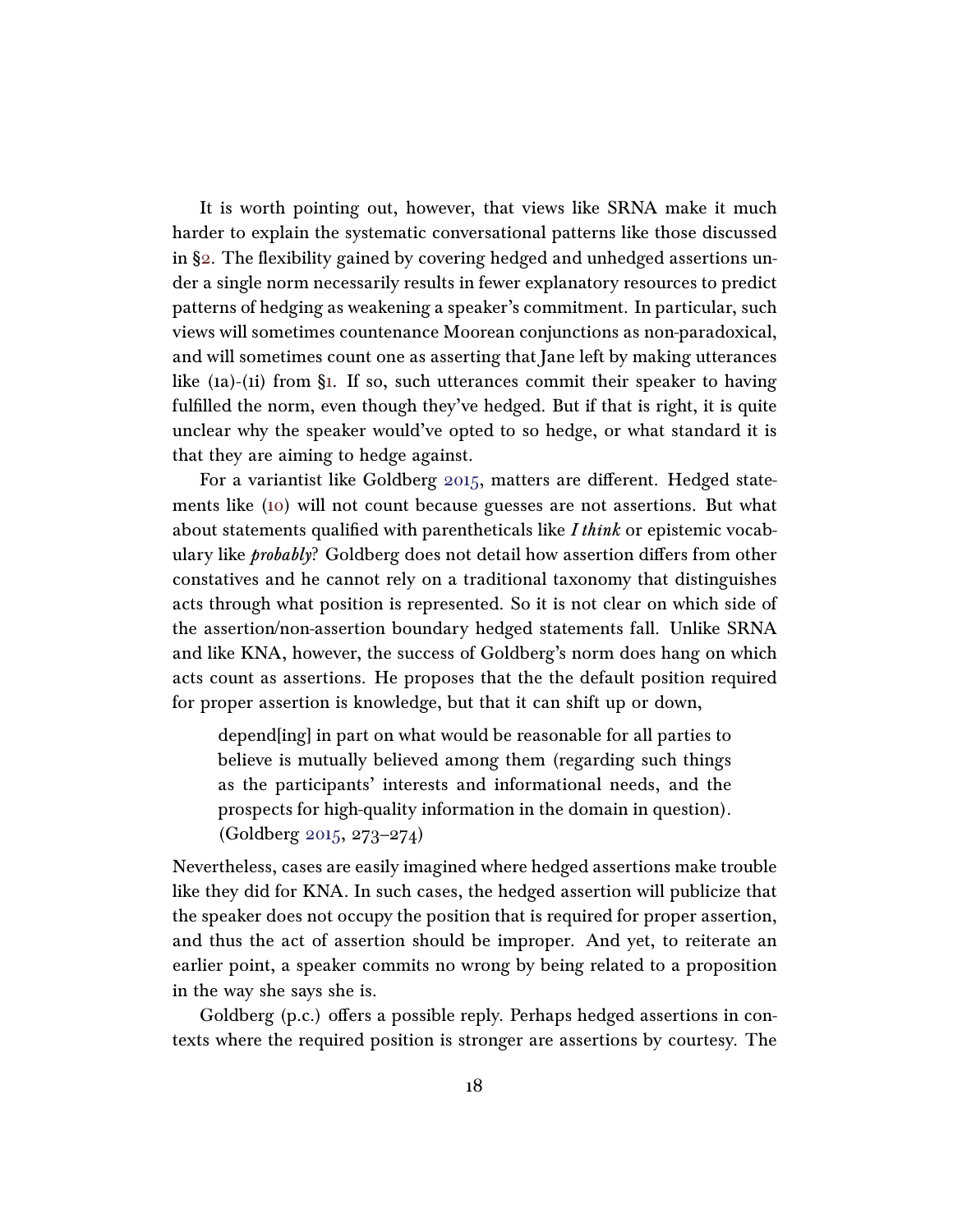speaker performing the hedged assertion wants to be cooperative, but she cannot offer information with the epistemic backing that is needed in the context. So she hedges as opposed to saying nothing. In turn, conversational participants recognize her as being cooperative even though she falls short of the required position. In response, we deny that being cooperative absolves the speaker of wrongdoing on Goldberg's account. As a norm-based account, assertions are predicted to be proper or improper according to whether the speaker occupies the position required in the context. That the speaker discloses that she is violating the norm makes no difference to whether she violates the norm. So it will make no difference to the mistaken prediction that the hedged assertion is improper.<sup>[33](#page-18-0)</sup> As a parallel, suppose one of us announces that we were breaking a rule or moral norm while in the act of breaking it. It would very cooperative (in the communicative sense) to do that, but this would not get the violator off the hook for breaking the norm.

Though limited in the theories considered, the preceding discussion highlights why a theory of assertion must be accompanied by a principled account of what divides assertions from non-assertions, especially within the constative family. This methodological question van Elswyk [2018](#page-24-1) calls the demarcation question. Without an answer, we have not settled which acts need to be explained by a theory of assertion in the first place. For theories like SRNA, answering the demarcation question does not appear to impact the range of acts falling under its explanatory purview: for such theories, both hedged and unhedged assertions can be accounted for as assertions. But for theories like KNA or Goldberg's, explanatory success is affected. If hedged assertions should be counted as assertions, they will be mishandled because they involve a speaker properly occupying an epistemic position different from what the norm requires.

<span id="page-18-0"></span><sup>33</sup>Disclosing that the speaker is violating the norm does enable the speaker to contribute information to the conversation without misrepresenting her position. But Goldberg's norm is not a prohibition on misrepresentation, but a requirement that the speaker occupy a particular position as determined by the context.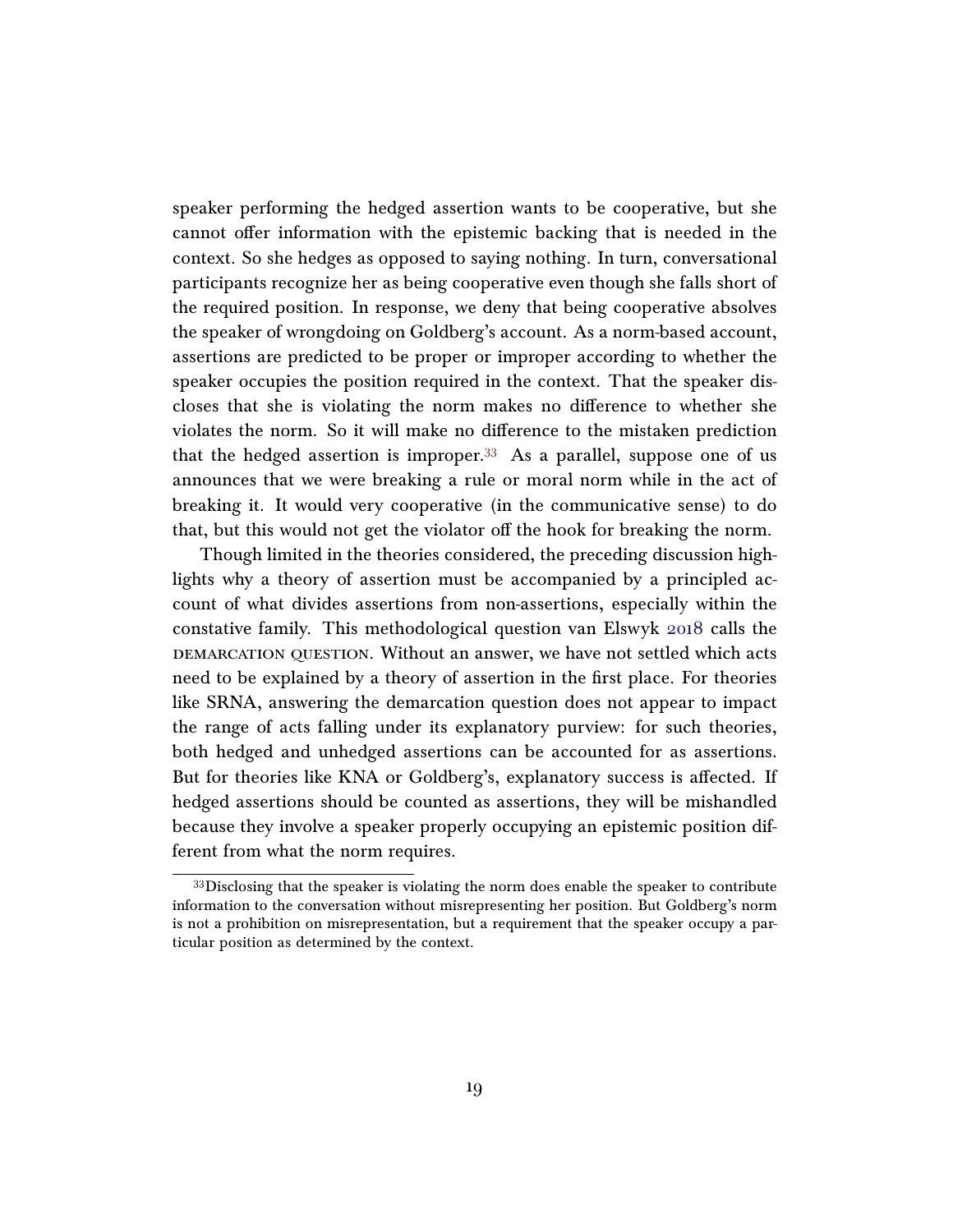## 5 Conclusion

After clarifying what hedging involves, we have discussed what a hedge weakens an assertion from  $(\S_2)$ , how a hedge weakens commitment  $(\S_3)$ , and where to place hedged assertions within a broader taxonomy of speech acts  $(\S_4)$ . Along the way, a thicket of issues was encountered that a theory of assertion needs to navigate.

One way through is to adopt KNA and a traditional taxonomy of constative acts where they are distinguished according to what epistemic position they are associated with. This approach explains why knowledge is associated with unhedged assertion and why hedging requires the speaker to specify that she occupies a position weaker than knowledge. That hedged assertions are not assertions at all but instances of other constative acts ensures that KNA cannot misexplain them because it does not need to explain them. But this way through the thicket might incur costs by proliferating a family of constatives as dense as the number of epistemic positions that a speaker can occupy. And what of qualified assertions, such as parentheticals, which nevertheless yield data concerning at-issue content which is better explained by counting them as assertions?

There may be other ways through this thicket as well. We have given reasons think that commitment-based theories cannot find their way, but broadly representational theories can. Which way is, on balance, most preferable will depend on what a theory of assertion is in the business of explaining. Yet the very issue of what a theory of assertion should explain depends in part on our prior grasp of which speech intuitively counts as assertions. Most who have worked on such matters have prioritized one portion of the linguistic data over others; and very few have taken up the difficult work of giving attention to the linguistic phenomena of hedging. Though we have not aimed to settle such matters here, we hope to have at least trimmed the thicket enough to offer some paths forward.

> Seattle Pacific University University of Wisconsin, Milwaukee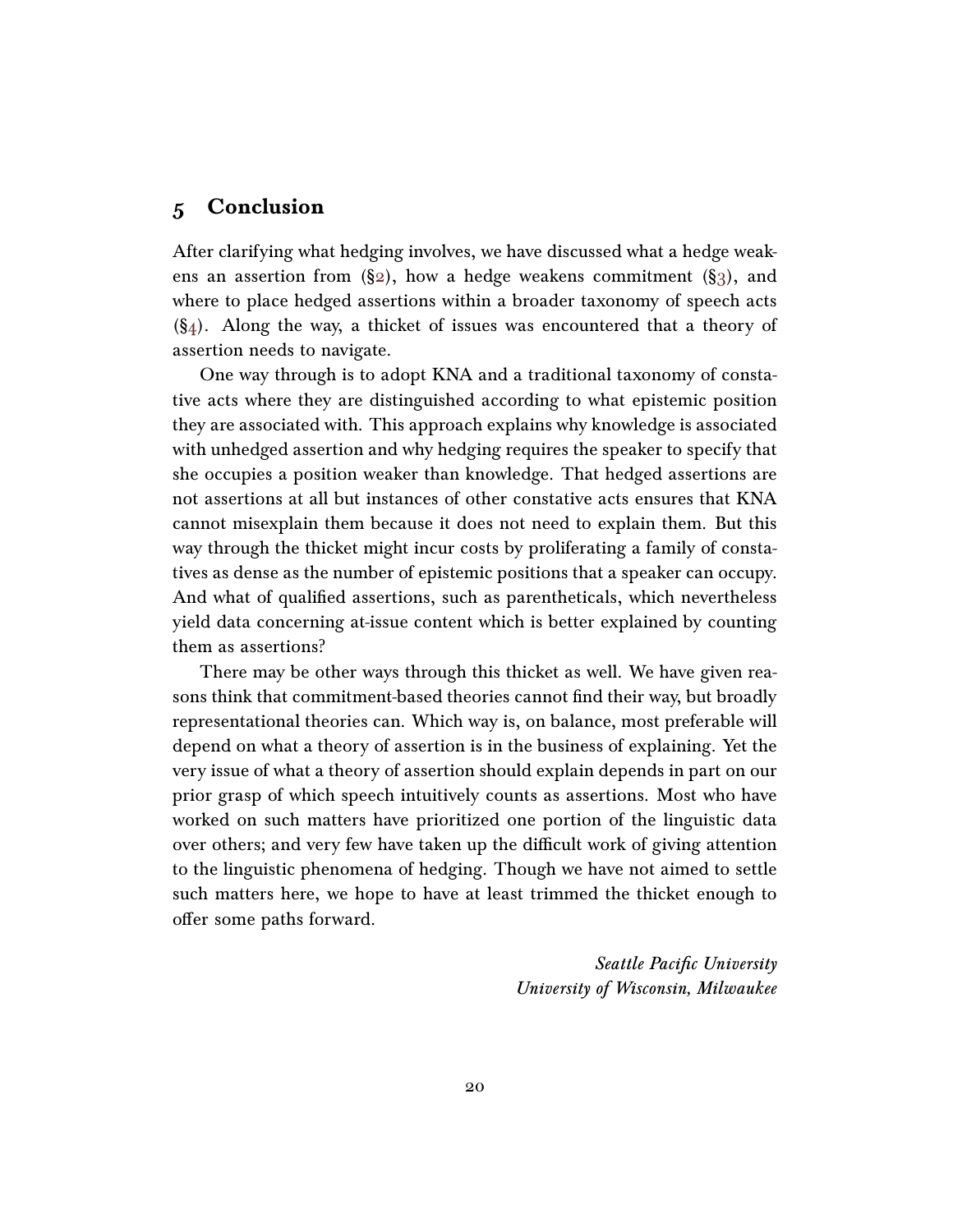## References

<span id="page-20-2"></span>Aikhenvald, Alexandra Y. 2004. Evidentiality. Oxford: Oxford University Press.

- <span id="page-20-3"></span>Aikhenvald, Alexandra Y. and Dixon, R.M.W. (eds.). 2014. The Grammar of Knowledge: A Cross-Linguistic Typology. Oxford: Oxford University Press.
- <span id="page-20-6"></span>Alston, William P. 2000. *Illocutionary Acts and Sentence Meaning*. Ithaca: Cornell University Press.
- <span id="page-20-13"></span>Austin, J. L. 1962. How to Do Things with Words. Cambridge: Harvard University Press.
- <span id="page-20-14"></span>Bach, Kent and Harnish, Robert M. 1979. Linguistic Communication and Speech Acts. Cambridge, Mass.: MIT Press.
- <span id="page-20-0"></span>Benton, Matthew A. 2011. "Two More for the Knowledge Account of Assertion." Analysis 71: 684–687.
- <span id="page-20-12"></span>Benton, Matthew A. 2012. Knowledge Norms: Assertion, Action, and Belief. Ph.D. thesis, Rutgers University, New Brunswick.
- <span id="page-20-10"></span>Benton, Matthew A. 2014. "Knowledge Norms." Internet Encyclopedia of Philosophy, ISSN 2161–0002, http://www.iep.utm.edu/kn–norms/.
- <span id="page-20-9"></span>Benton, Matthew A. 2016a. "Expert Opinion and Second-Hand Knowledge." Philosophy and Phenomenological Research 92: 492–508.
- <span id="page-20-4"></span>Benton, Matthew A. 2016b. "Gricean Quality." Noûs 50: 689-703.
- <span id="page-20-8"></span>Benton, Matthew A. forthcoming. "Knowledge, Hope, and Fallibilism." Synthese .
- <span id="page-20-1"></span>Benton, Matthew A. and Turri, John. 2014. "Iffy Predictions and Proper Expectations." Synthese 191: 1857-1866.
- <span id="page-20-5"></span>Blaauw, Martijn. 2012. "Reinforcing the Knowledge Account of Assertion." Analysis 72: 105–108.
- <span id="page-20-11"></span>Black, Max. 1952. "Saying and Disbelieving." Analysis 13: 25–33. Reprinted in [Black](#page-20-15) [\(1954\)](#page-20-15).
- <span id="page-20-15"></span>Black, Max. 1954. Problems of Analysis. Ithaca: Cornell University Press.
- <span id="page-20-7"></span>Brandom, Robert. 1994. Making It Explicit: Reasoning, Representing, and Discursive Commitment. Cambridge: Harvard University Press.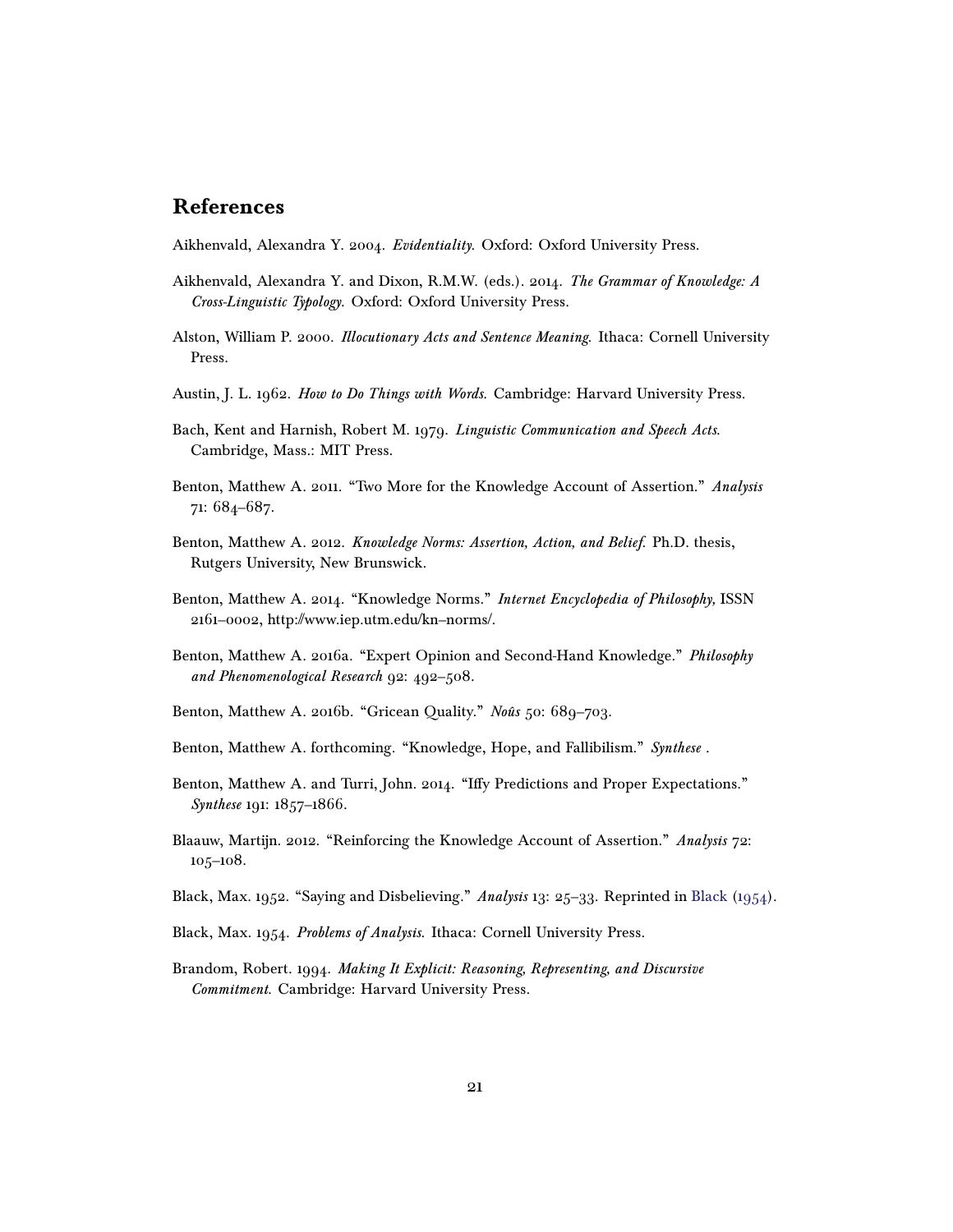- <span id="page-21-9"></span>Brown, Jessica. 2011. "Fallibilism and the Knowledge Norm for Assertion and Practical Reasoning." In Jessica Brown and Herman Cappelen (eds.), Assertion: New Philosophical Essays. Oxford: Oxford University Press.
- <span id="page-21-1"></span>Brown, Jessica and Cappelen, Herman (eds.). 2011. Assertion: New Philosophical Essays. Oxford: Oxford University Press.
- <span id="page-21-12"></span>Buckwalter, Wesley and Turri, John. 2014. "Telling, Showing, and Knowing: A Unified Theory of Pedagogical Norms." Analysis 74: 16–20.
- <span id="page-21-10"></span>Cappelen, Herman. 2011. "Against Assertion." In Jessica Brown and Herman Cappelen (eds.), Assertion: New Philosophical Essays, 21–47. Oxford University Press.
- <span id="page-21-14"></span>Coates, D. Justin and Swenson, Philip. 2013. "Reasons-Responsiveness and Degrees of Responsibility." Philosophical Studies 165: 629–645.
- <span id="page-21-13"></span>Davidson, Donald. 1984. "Communication and Convention." Synthese 59: 3–17.
- <span id="page-21-11"></span>DeRose, Keith. 2002. "Assertion, Knowledge, and Context." The Philosophical Review 111: 167–203.
- <span id="page-21-15"></span>Dummett, Michael. 1959. "Truth." Proceedings of the Aristotelian Society 59: 141–162.
- <span id="page-21-8"></span>Faller, Martina. 2012. "Evidential Scalar Implicatures." Linguistics and Philosophy 35: 285–312.
- <span id="page-21-6"></span>Frege, Gottlob. 1970. Translations from the Philosophical Writings of Gottlob Frege. Oxford: Basil Blackwell.
- <span id="page-21-2"></span>Fricker, Elizabeth. 2012. "Stating and Insinuating." Proceedings of the Aristotelian Society, Supplementary Volumes 86: 61–94.
- <span id="page-21-5"></span>Gerken, Mikkel. 2017. On Folk Epistemology. Oxford: Oxford University Press.
- <span id="page-21-4"></span>Goldberg, Sanford C. 2015. Assertion: On the Philosophical Significance of Assertoric Speech. Oxford: Oxford University Press.
- <span id="page-21-0"></span>Han, Chunghye. 1997. "Deriving the Interpretation of Rhetorical Questions." WWCFL 16.
- <span id="page-21-3"></span>Hawthorne, John. 2012. "Some Comments on Fricker's 'Stating and Insinuating'." Proceedings of the Aristotelian Society, Supplementary Volumes 86: 95-108.
- <span id="page-21-7"></span>Huddleston, Rodney and Pullum, Geoffrey K. 2002. The Cambridge Grammar of the English Language. Cambridge: Cambridge University Press.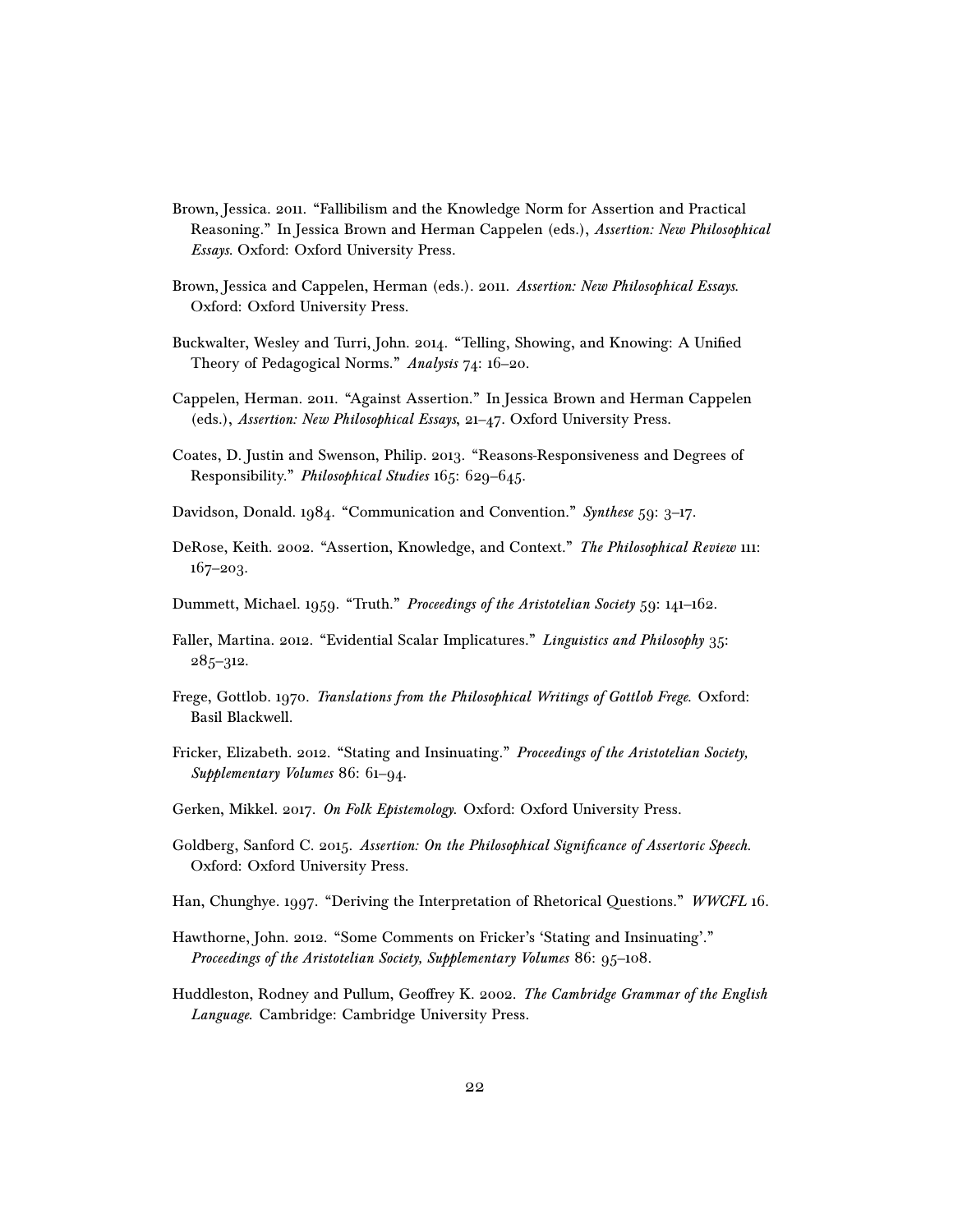- <span id="page-22-14"></span>Kelp, Christoph. 2013. "A Practical Explication of the Knowledge Rule for Informative Speech Acts." European Journal of Philosophy 21: 367-383.
- <span id="page-22-13"></span>Kissine, Mikhail. 2013. From Utterances to Speech Acts. Cambridge: Cambridge University Press.
- <span id="page-22-3"></span>Lackey, Jennifer. 2007. "Norms of Assertion." Noûs 41: 594–626.
- <span id="page-22-8"></span>Lackey, Jennifer. 2011. "Assertion and Isolated Second-Hand Knowledge." In Jessica Brown and Herman Cappelen (eds.), Assertion: New Philosophical Essays, 251–275. Oxford: Oxford University Press.
- <span id="page-22-9"></span>Lackey, Jennifer. 2016. "Assertion and Expertise." Philosophy and Phenomenological Research 92: 509–517.
- <span id="page-22-0"></span>Lakoff, George. 1972. "Hedges: A Study in Meaning Criteria and the Logic of Fuzzy Concepts." Journal of Philosophical Logic 2: 458–508.
- <span id="page-22-15"></span>Levin, Janet. 2008. "Assertion, Practical Reason, and Pragmatic Theories of Knowledge." Philosophy and Phenomenological Research 76: 359–384.
- <span id="page-22-6"></span>MacFarlane, John. 2011. "What is Assertion?" In Jessica Brown and Herman Cappelen (eds.), Assertion: New Philosophical Essays, 79–96. Oxford: Oxford University Press.
- <span id="page-22-12"></span>Maitra, Ishani. 2011. "Assertion, Norms, and Games." In [Brown and Cappelen](#page-21-1) [\(2011\)](#page-21-1).
- <span id="page-22-1"></span>McCready, Eric. 2015. Reliability in Pragmatics, volume  $\mu$  of Oxford Studies in Semantics and Pragmatics. Oxford: Oxford University Press.
- <span id="page-22-4"></span>McKinnon, Rachel. 2013. "The Supportive Reasons Norm of Assertion." American Philosophical Quarterly 50: 121-135.
- <span id="page-22-5"></span>McKinnon, Rachel. 2015. Norms of Assertion: Truth, Lies, and Warrant. London: Palgrave Macmillan.
- <span id="page-22-10"></span>McKinnon, Rachel and Turri, John. 2013. "Irksome Expressions." Philosophical Studies 166: 123–128.
- <span id="page-22-2"></span>Murray, Sarah E. 2017. The Semantics of Evidentials, volume 9 of Oxford Studies in Semantics and Pragmatics. Oxford: Oxford University Press.
- <span id="page-22-11"></span>Nelkin, Dana Kay. 2016. "Difficulty and Degrees of Moral Praiseworthiness and Blameworthiness." Noûs 50: 356–378.
- <span id="page-22-7"></span>Pagin, Peter. 2011. "Information and Assertoric Force." In [Brown and Cappelen](#page-21-1) [\(2011\)](#page-21-1).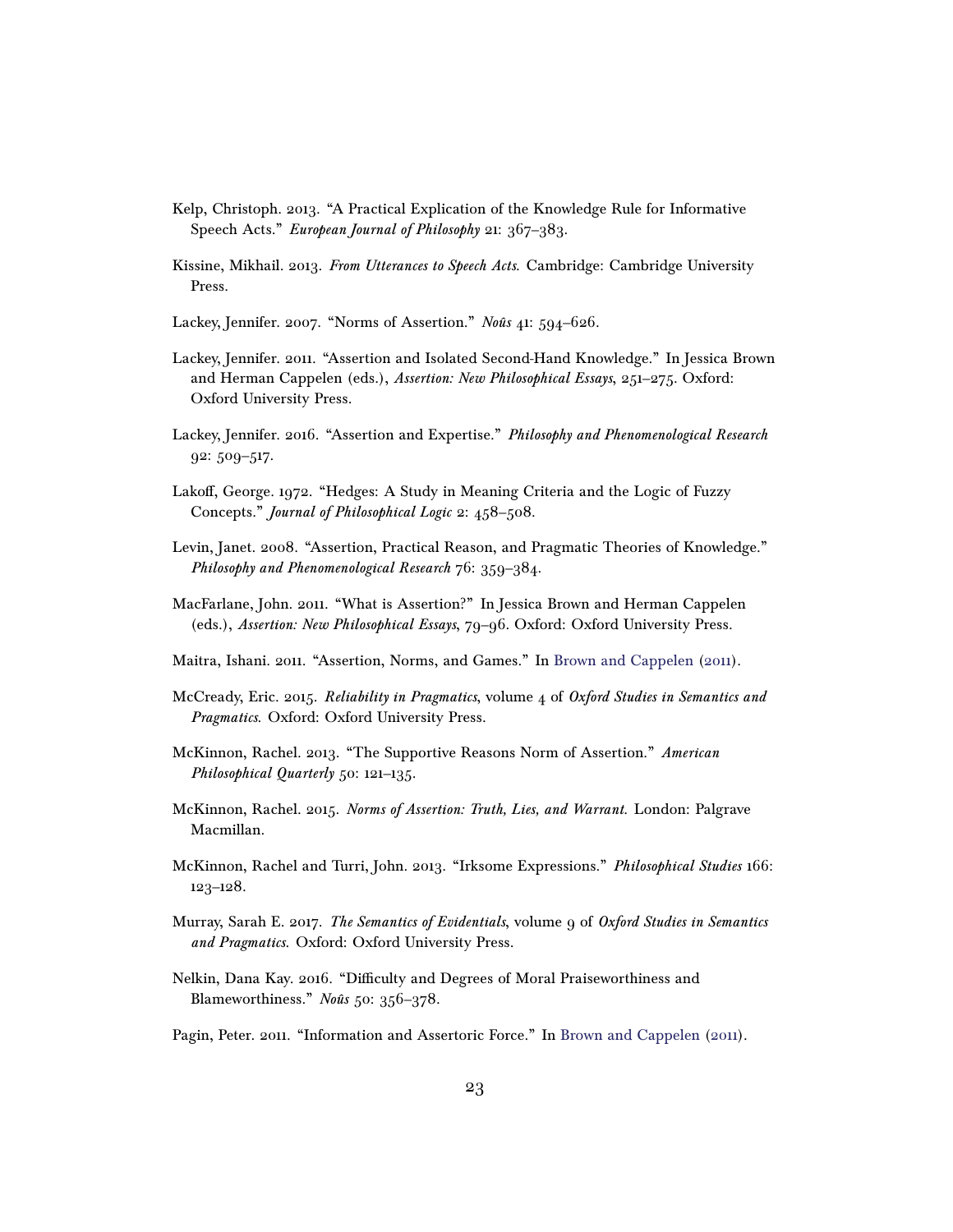- <span id="page-23-13"></span>Pagin, Peter. 2016. "Problems with Norms of Assertion." Philosophy and Phenomenological Research 93: 178–207.
- <span id="page-23-6"></span>Peirce, Charles Sanders. 1934. Collected Papers, volume V, chapter Belief and Judgment. Cambridge: Harvard University Press.
- <span id="page-23-15"></span>Recanati, François. 1987. Meaning and Force: The Pragmatics of Performative Utterances. Cambridge: Cambridge University Press.
- <span id="page-23-14"></span>Rescorla, Michael. 2009. "Assertion and Its Constitutive Norms." Philosophy and Phenomenological Research 79: 98–130.
- <span id="page-23-1"></span>Schiffer, Stephen. 1972. Meaning. Oxford: Clarendon Press.
- <span id="page-23-2"></span>Searle, John R. 1979. Expression and Meaning: Studies in the Theory of Speech Acts. Cambridge: Cambridge University Press.
- <span id="page-23-16"></span>Searle, John R. and Vanderveken, Daniel. 1985. Foundations of Illocutionary Logic. Cambridge: Cambridge University Press.
- <span id="page-23-12"></span>Shpall, Sam. 2016. "The Calendar Paradox." Philosophical Studies 173: 801–825.
- <span id="page-23-4"></span>Simons, Mandy. 2007. "Observations on Embedding Verbs, Evidentiality, and Presupposition." *Lingua* 117: 1034-1056.
- <span id="page-23-9"></span>Slote, Michael. 1979. "Assertion and Belief." In Jonathan Dancy (ed.), Papers on Language and Logic, 177–191. Keele: Keele University Library. Reprinted in [Slote](#page-23-10) [\(2010\)](#page-23-10): 94–102.
- <span id="page-23-10"></span>Slote, Michael. 2010. Selected Essays. New York: Oxford University Press.
- <span id="page-23-3"></span>Sorensen, Roy. 2006. "Sharp Edges from Hedges: Fatalism, Vagueness, and Epistemic Possibility." Philosophical Studies 131: 607-626.
- <span id="page-23-8"></span>Sosa, Ernest. 2010. "Value Matters in Epistemology." Journal of Philosophy 107: 167–190.
- <span id="page-23-0"></span>Stainton, Robert. 1995. "Non-sentential Assertions and Semantic Ellipsis." Linguistics and Philosophy 18: 281-296.
- <span id="page-23-5"></span>Stanley, Jason. 2008. "Knowledge and Certainty." Philosophical Issues 18: 33-55.
- <span id="page-23-7"></span>Swanson, Eric. 2011. "How Not to Theorize about the Language of Subjective Uncertainty." In Andy Egan and Brian Weatherson (eds.), Epistemic Modality. Oxford: Oxford University Press.
- <span id="page-23-11"></span>Turri, John. 2010a. "Epistemic Invariantism and Speech Act Contextualism." The Philosophical Review 119: 77–95.